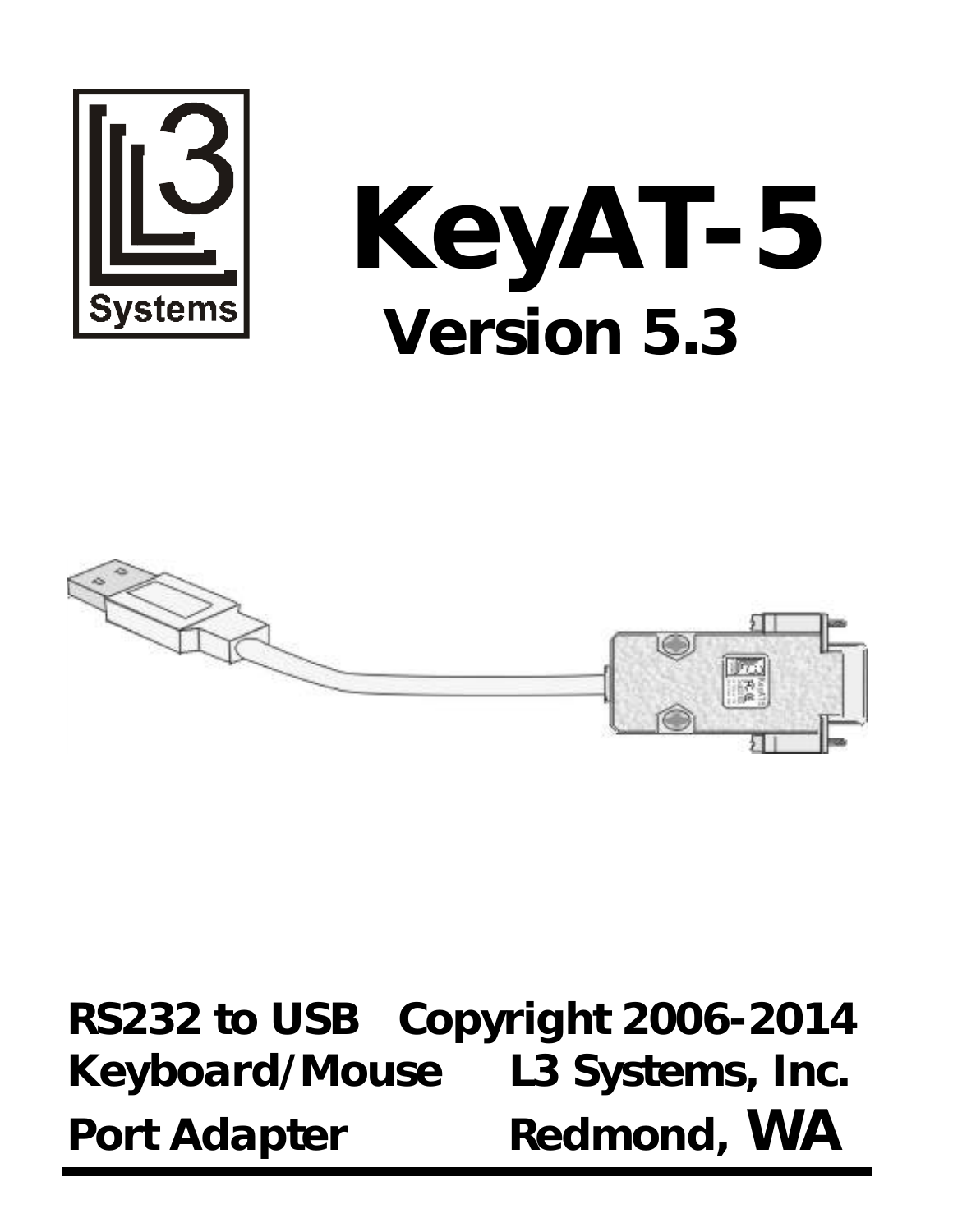|                    | Command                   |                                 |             |                         | <b>Description</b>                      | Pg             |  |
|--------------------|---------------------------|---------------------------------|-------------|-------------------------|-----------------------------------------|----------------|--|
|                    |                           |                                 |             |                         | Connections & Pin-Outs                  | $2 - 4$        |  |
|                    | <b>Turn off Commands</b>  | $-\omega$                       |             |                         | Turn off commands                       | 5              |  |
|                    | Reset (10 tildes '~')     |                                 |             |                         | Reset & Load Defaults                   | 5              |  |
|                    | Send scan code            | $\sim$ :nn                      |             |                         | Sends scan code nn                      |                |  |
|                    | Key Down & Up             | $-+nn$ , $-$                    |             |                         | ∼+nn Key down, ∼- Key up                |                |  |
| Shift Keys         |                           |                                 | $-A-C-S-G$  |                         | Prefix Alt, Ctrl Shift or GUI           | 7              |  |
| Raw Mode           |                           | ~R                              |             |                         | <b>Enter Raw Mode</b>                   | $\overline{7}$ |  |
| Move Mouse         |                           | $-M+xx+yy$                      |             |                         | Move mouse +/-xx, +/-yy                 | 8              |  |
|                    | <b>Mouse Click/Press</b>  |                                 | $-Bnn$ ~Pnn |                         | Click/Press buttons nn                  | 9              |  |
| <b>Quiet Modes</b> | Line, Immediate and       | $-L$ $\sim$ $L$ $\sim$ $\Omega$ |             |                         | Modes of Operation                      | 10             |  |
|                    | Send CR mode              | ~F                              |             | Sends <cr> through</cr> |                                         | 11             |  |
|                    | Status request            | $-2$                            |             |                         | $LEDs = n$ , Boot/OS Mode               | 11             |  |
| Sleep              |                           | $\sim$ Znn                      |             |                         | Sleeps nn seconds                       | 12             |  |
| Test               |                           | $-T$                            |             |                         | <b>Test KeyAT LED Control</b>           | 12             |  |
|                    | Help & Version            | $-H 8$ $-V$                     |             |                         | ~H for help, ~V for Version             | 13             |  |
| Setup Mode         |                           | $~\sim$ *SETUP                  |             |                         | Setup Mode, Commands:                   | 14             |  |
|                    | Command                   |                                 | Pq          |                         | Command                                 | Pg             |  |
| LC I               | <b>Load Config</b>        |                                 | 16          |                         | LK Load Scan Code Table                 | 19             |  |
|                    | PC Print Config           |                                 | 14          |                         | <b>PK Print Scan Code Table</b>         | 20             |  |
| D I                | Config to default         |                                 | 18          |                         | <b>EK</b> Erase Key Scan Codes          | 20             |  |
| LP.                | Load Power-On             |                                 | 21          | нı                      | Display Help Info                       | 21             |  |
| PP I               | Print Power-on            |                                 | 22          | O                       | Exit Setup Mode                         | 14             |  |
|                    | <b>Special Characters</b> |                                 |             |                         | ^C send Ctrl "C", ~41 Sends ASCII 41Hex | 22             |  |
|                    | Recovery methods          |                                 |             |                         | Loading & Setting KeyAT Defaults        | 23             |  |
| Examples           |                           |                                 |             |                         | Examples of KeyAT Commands              | 24             |  |
|                    | Scan Code Table           |                                 |             |                         | Table of Scan Code values               | 25             |  |
| <b>ASCII Table</b> |                           |                                 |             |                         | Table of ASCII Characters & Scan Codes  | 30             |  |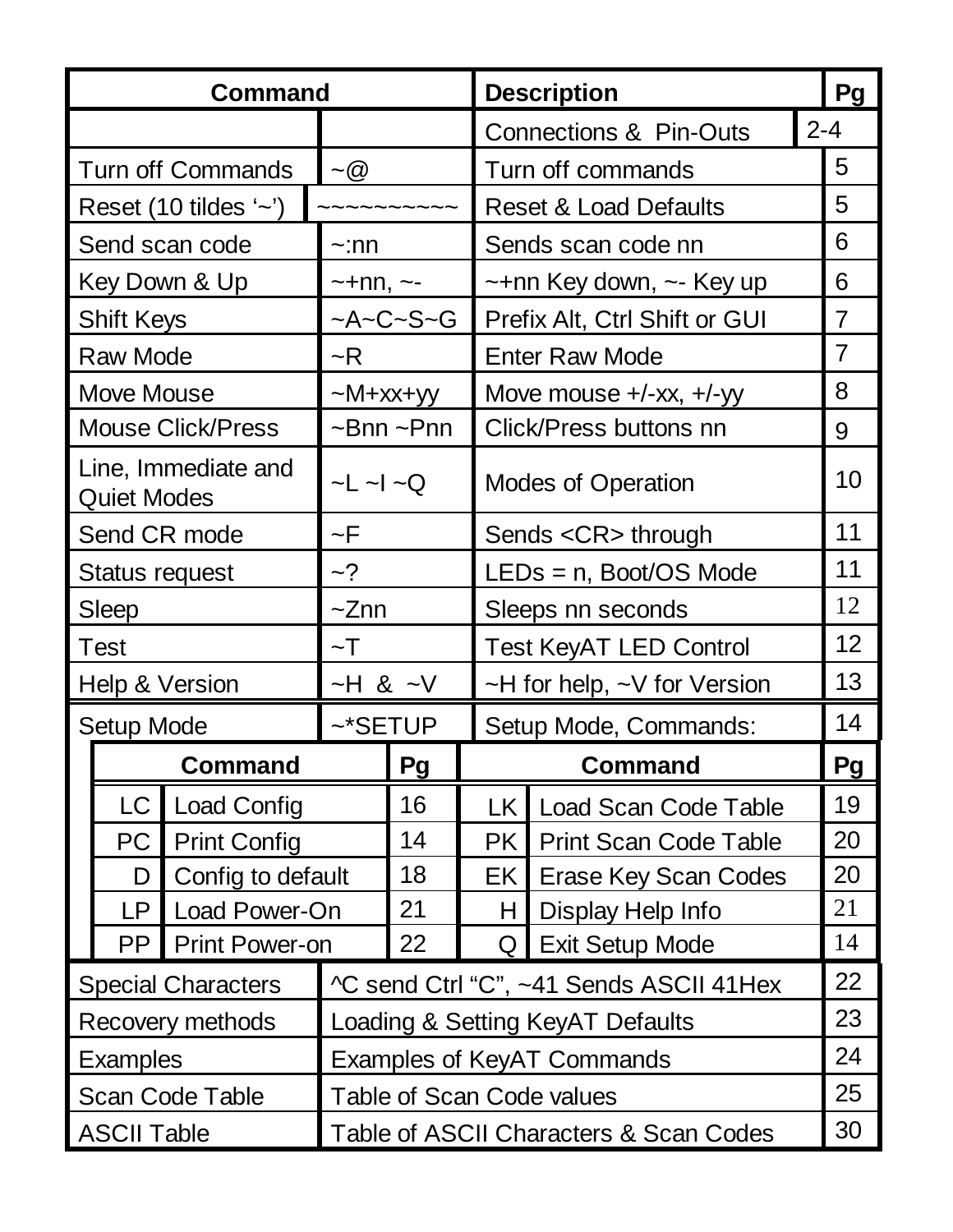## **Introduction**

The KeyAT-5 keyboard port adapter allows you to send keyboard keystrokes and/or mouse instructions to a computer via an RS-232 interface. Typical uses for the KeyAT-5 are:

- **Testing software** With a KeyAT-5, you can send keys and mouse movements that simulate user input from another computer using RS-232 communications.
- **Remote Access** The KeyAT-5 allows remote access to a system where the software does not provide any other method.
- **Attaching input devices** Allows you to attach RS-232 devices to the keyboard port such as bar code readers, scales, and credit card readers.

**Note:** The KeyAT-5 also operates during boot mode, for use with BIOS menus. However, mouse commands are supported for this use. The Status command (~?, pg 11) denotes boot or OS mode.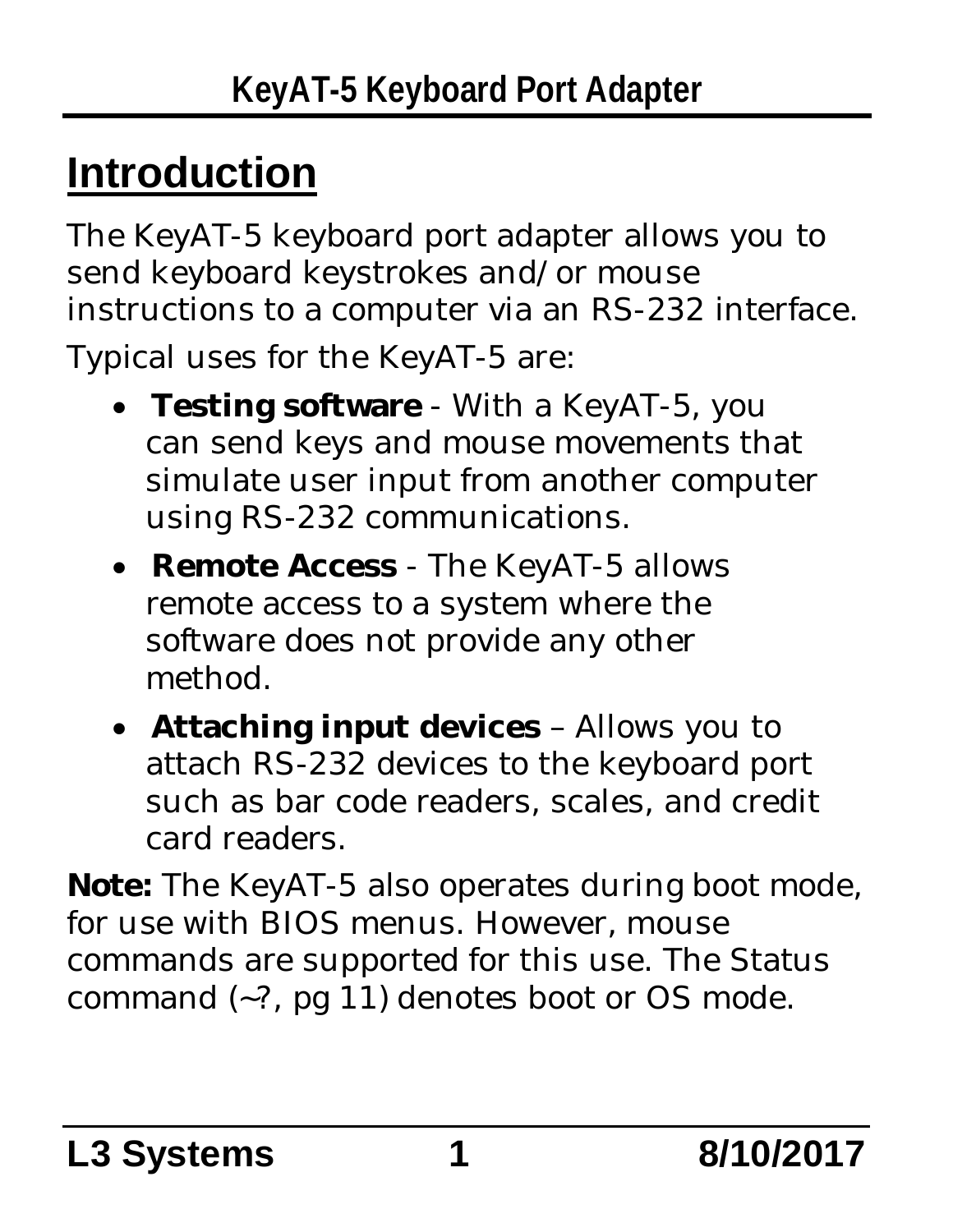## **Connections**

The following illustrates a typical connection of the KeyAT-5.

- 1. The USB connector connects to the target computer either directly, or via a USB extension cable, such as L3 Systems part number CL0017.
- 2. The RS-232 connector connects to an RS-232 port on the host system either directly, or via an RS-232 extension cable, such as L3 Systems part number CL0015.



The above example shows two extension cables, one on each connector of the KeyAT-5. Generally only one extension cable is used.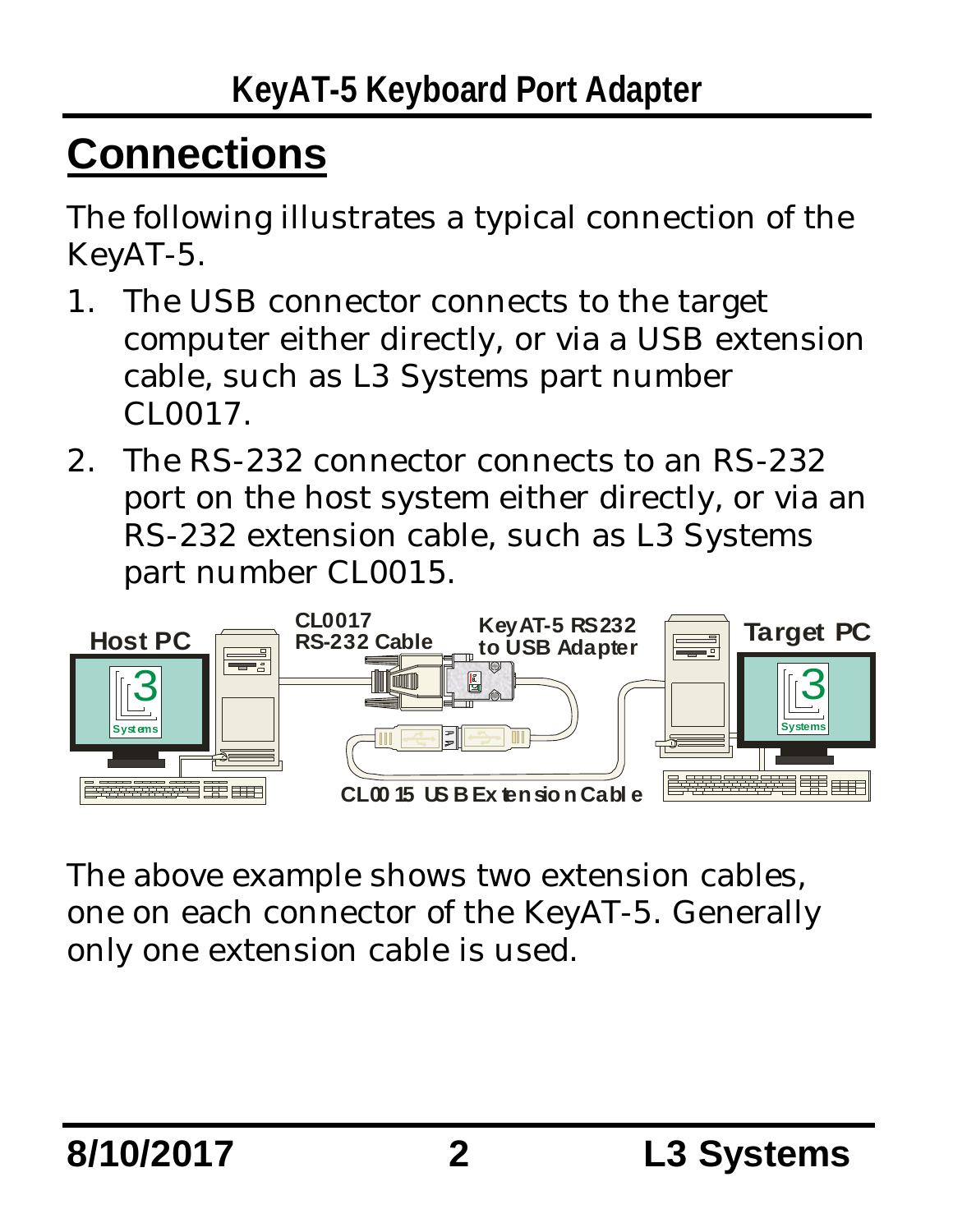## **Serial Port Connector**

The port is configured as a DCE device. On the 9 pin DB-9S connector, it transmits data on pin 2 and receives data on pin 3. No other RS-232 signal is required for it to operate.



|                | Pin Signal              | <b>KeyAT-5 Function</b> |
|----------------|-------------------------|-------------------------|
| 1              | <b>DCD</b>              | Not Used                |
| 2              | RX (Receive) from KB232 | RS-232 Output           |
| 3              | TX (Transmit) to KB232  | RS-232 Input            |
| 4              | <b>DTR</b>              | Not Used                |
| 5              | Signal Ground           | Ground                  |
| 6              | <b>DSR</b>              | Not Used                |
| $\overline{7}$ | <b>RTS</b>              | Not Used                |
| 8              | <b>CTS</b>              | Not Used                |
| 9              | RI                      | Not Used.               |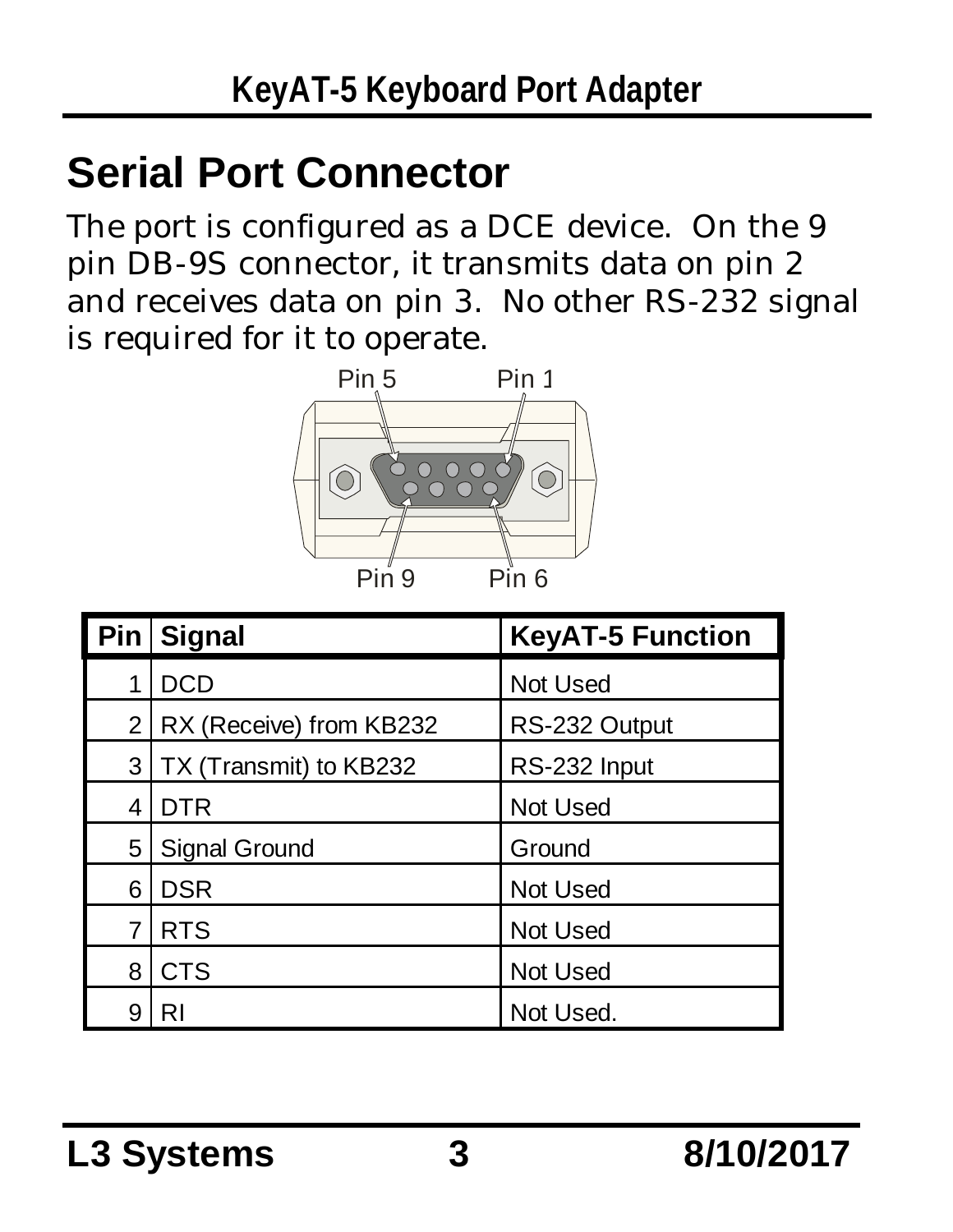## **KeyAT-5 USB Connector**

The following connector shows the pin definitions for the KeyAT-5 USB connector. Note that this provides power to the KeyAT-5 Adapter.



## **Sending Data**

The main job of the KeyAT-5 is to transfer data from the RS-232 port and send it through to the computer's keyboard port. Data can be sent using ASCII, ASCII control codes, HID keyboard scan codes or ASCII hex. A line can have a maximum length of 80 characters and should end with an <ENTER> (CR, hex 0D). When using immediate mode, data and commands are interpreted as received with buffering up to 80 characters. If you get more than 80 characters ahead of the computer, the additional characters will be ignored.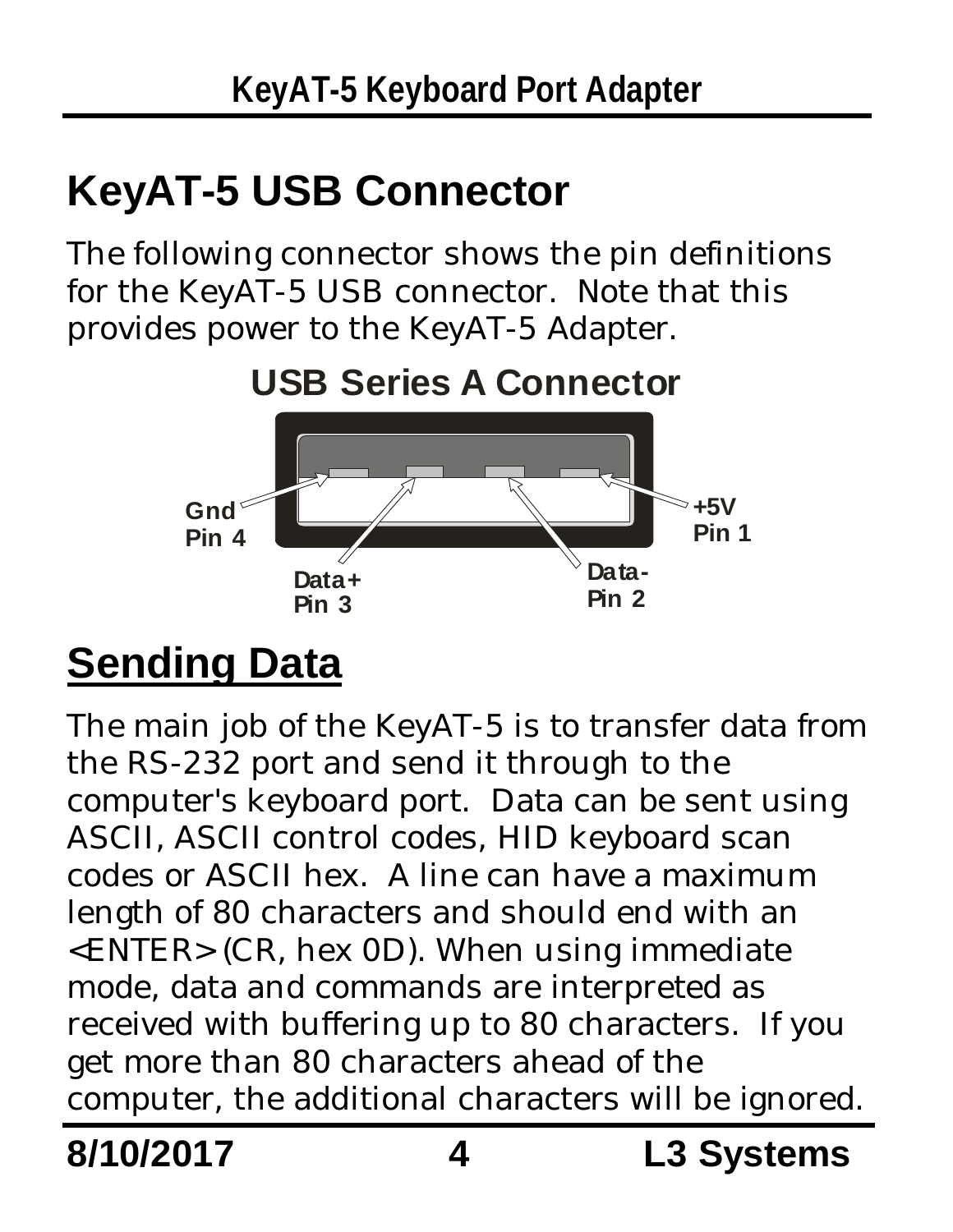In line turn-around mode, the KeyAT-5 sends a colon prompt after the data has been processed, signaling that it is ready for another command. Below shows the ASCII characters 'DIR<ENTER>' being sent via the KeyAT-5.

```
Example: KeyAT, V5.3a, [C]L3 Systems, Inc. 2010
         :DIR^M<ENTER>
         :
```
# **Commands**

Commands are instructions to the KeyAT-5 to do something other than just pass data through to the computer. All commands begin with  $a \sim (tilde{e}$ , hex 7E) character followed by a command character, and in some cases additional data.

- **~@** Disable Commands All commands are disabled until 10 consecutive tildes  $(\sim \sim \sim \sim \sim \sim \sim \sim)$  or reset/power cycle.
- **~~~~~~~~~~** Reset/Enable Commands If commands are disabled, sending 10 consecutive tilde (~) characters will enable commands. If commands are enabled, this will reset the KeyAT-5 (& run power-up string if loaded).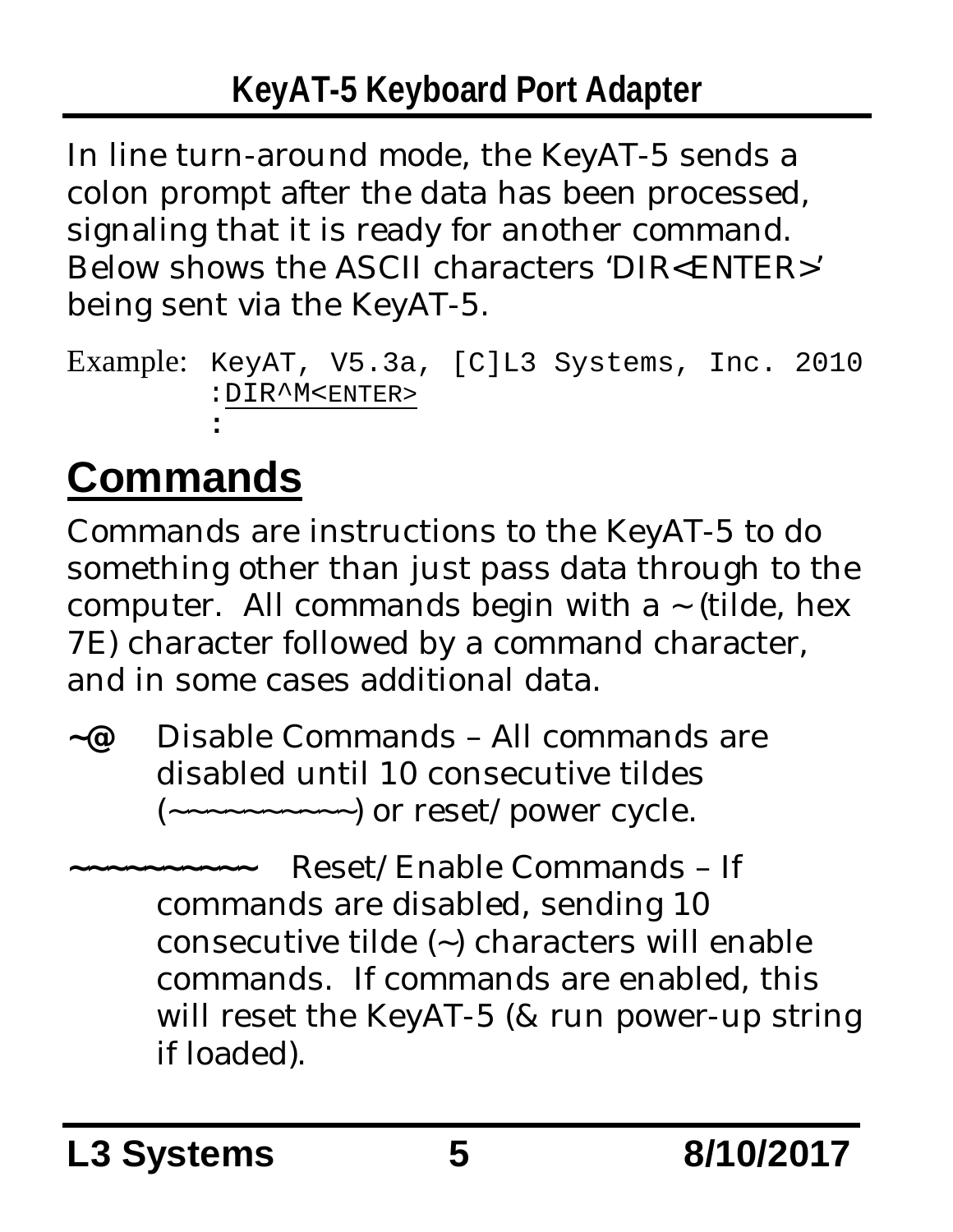#### **Send a scan code**

If you want to send a scan code without going into scan code mode, then use the ~:nn command to send the hexadecimal scan code value. This is useful for function keys, arrow keys or any other keys that don't have an ASCII equivalent. See the "Scan codes" table later on for valid scan codes.

~:nn Send Scan Code – This scan code nn.

```
Examples: :~:4B<ENTER> (sends PgUp)
           :~:E1~:4B<ENTER> (sends Shift-PgUp)
```
#### **Press and hold a key**

If you want to send a scan code and have it be held down, then use the ~+nn command.

~+nn Send & hold Scan Code – Hold down key nn.

```
Release Key – Releases key held.
```
Examples: :~+04<ENTER> *(Holds down "A" key)* :~-<ENTER> *(Releases "A" Key)* :~:E0~+06<ENTER> *(Holds Ctrl-C)* :~-<ENTER> *(Releases Ctrl-C)*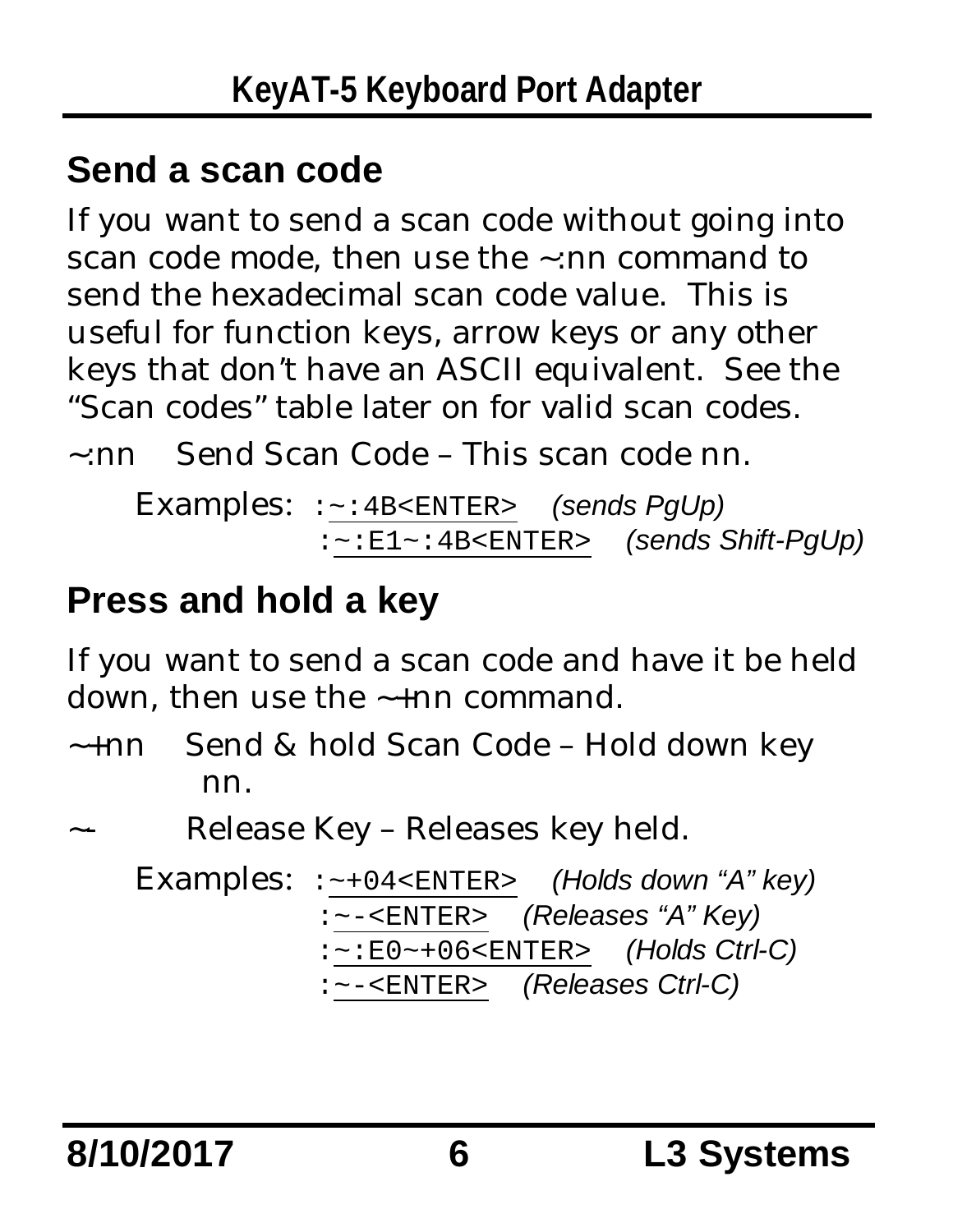## **Modifier Keys**

The following commands allow you to prepend one or more modifier keys to a subsequent key. Capitalized command letter specifies the left key, whereas lower case specifies the right key

- ~S Left, ~s Right Shift Apply Shift to next key
- $\sim$ C Left,  $\sim$ c Right Ctrl Apply Ctrl to next key
- $-A$  Left,  $\sim$ a Right Alt Apply Alt to next key
- ~G Left, ~g Right GUI Apply GUI to next key

```
Ex: :~Sa<ENTER> (Sends a Shifted "A" key)
    :~CX<ENTER> (Sends a Ctrl-X key)
    :~a~:3A<ENTER> (Sends an Right-Alt-F1 key)
    :~S~A~:3B<ENTER> (Sends a Shift-Alt-F2 key)
    :~C~A~:4C<ENTER> (Sends the Ctrl-Alt-DEL key)
```
## **Raw Mode**

The ~R command enters a special mode, called Raw Mode, where the KeyAT sees all serial input as bytes of data directly interpreted as scan codes. For example, hex 41 is the letter "A" in ASCII, but in Raw Mode it is interpreted as the "F8" key. (See the Scan Code Table towards the end of this manual.)

The only two bytes that are not considered scan codes are hex 02 (Ctrl B), which is interpreted as an end-of-line, and hex 03 (Ctrl C), which is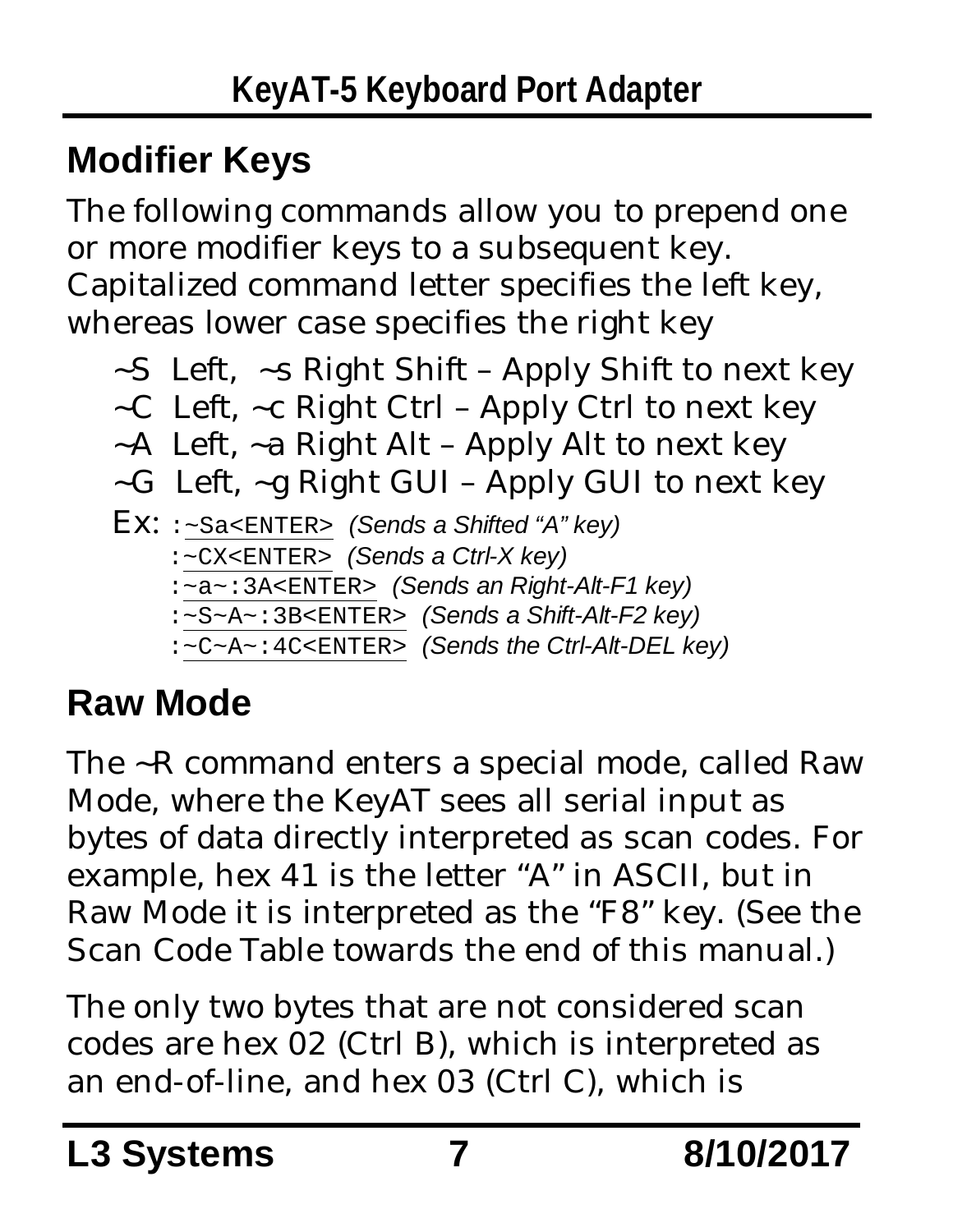#### **KeyAT-5 Keyboard Port Adapter**

interpreted as a command to exit Raw Mode. In Raw Mode commands are effectively disabled, and the bytes received are not echoed.

Note that this mode is not practical to use from the command line with Tera Term or Hyperterm. It is designed to work with a script (such as the Tera Term macro language) or a programming language (such as C/C++ or Visual Basic).

Examples:

```
:~R<ENTER>
:<Byte 04><Byte 05><Byte 02> (Send keys A & B)
:<Byte 1E><Byte 1F><Byte 02> (Send keys 1 & 2)
:<Byte 03><Byte 02> (Exit Raw Mode)
:
```
# **Mouse Commands**

The KeyAT-5 allows you to send commands that mimic mouse usage.

#### **Move mouse**

This command allows moves the mouse pointer.

**~M xxyy Move Mouse** – Moves mouse xx steps in x-axis and  $\pm$  yy steps in y-axis.

**Examples:** :~M+07-32<ENTER> *(Go right 7 & up 32 )* :~M-12+23<ENTER> *(Go left 12 & down 23 )*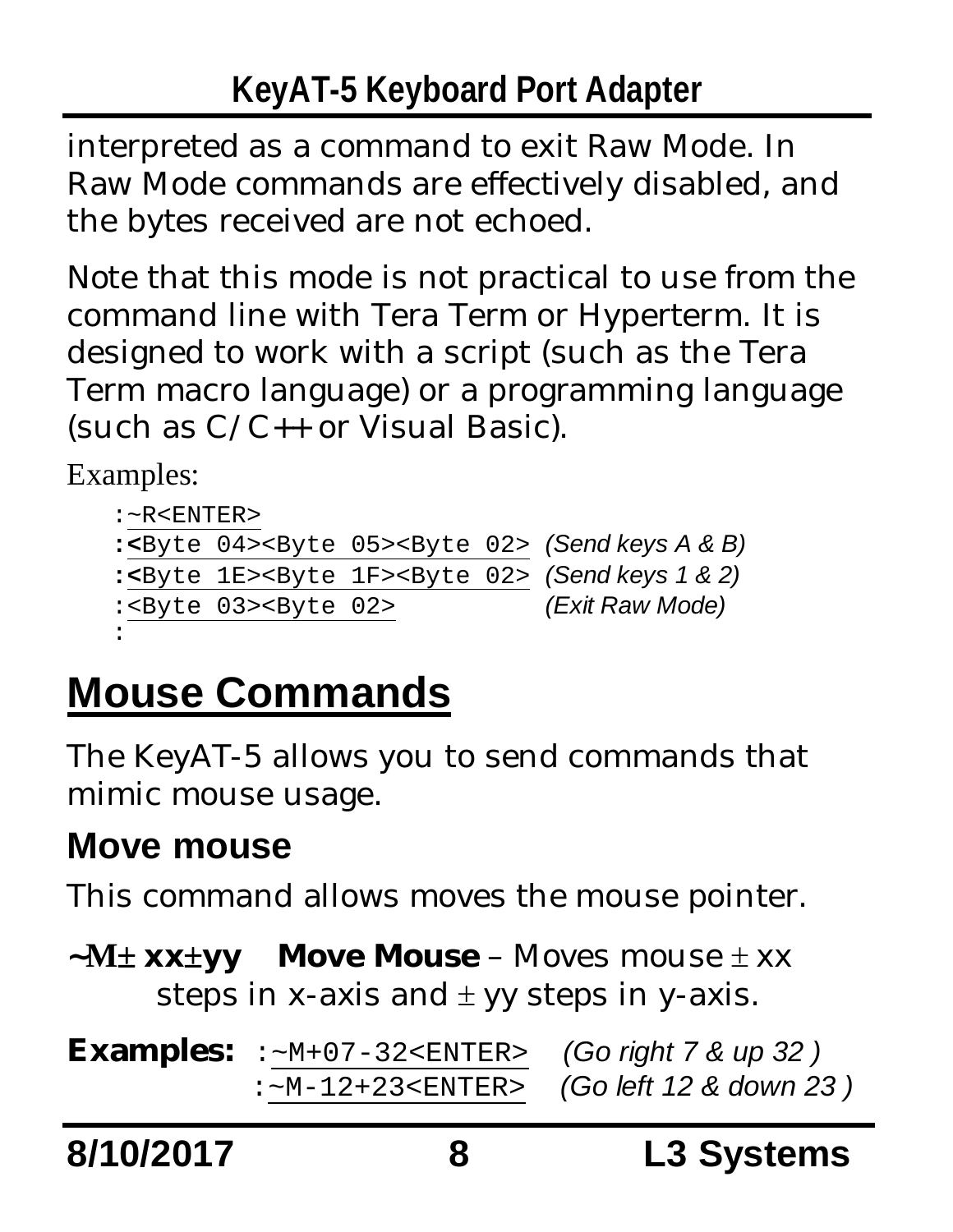Note that mouse sensitivity is controlled by host computer settings. For Windows, look for mouse settings in the control panel.

#### **Mouse Buttons**

The command below allows you to send mouse button presses.

**~Bnn Mouse Button** – Press & release buttons

**~Pnn Mouse Button** – Press & hold buttons button(s), where:

nn=01 – Left Button nn=02 – Right Button

```
nn=03 – Right & Left nn=04 – Middle Button
```
nn=05 – Left & Middle nn=06 – Right & Middle

nn=07 – Left. Right & Middle Buttons

nn=00 – Releases buttons for ~Pnn command

| Examples: | :~B01 <enter></enter>       | (Left Button click)        |
|-----------|-----------------------------|----------------------------|
|           | $:-B02<$ ENTER>             | (Right Button click)       |
|           | $:-B01-B01<$ ENTER>         | (Left Double click)        |
|           | $:-B03<$ ENTER>             | (Left & Right click)       |
|           | $:-$ P $01$ <enter></enter> | (Press & hold left button) |
|           | $:-$ P $00$ <enter></enter> | (Release all buttons)      |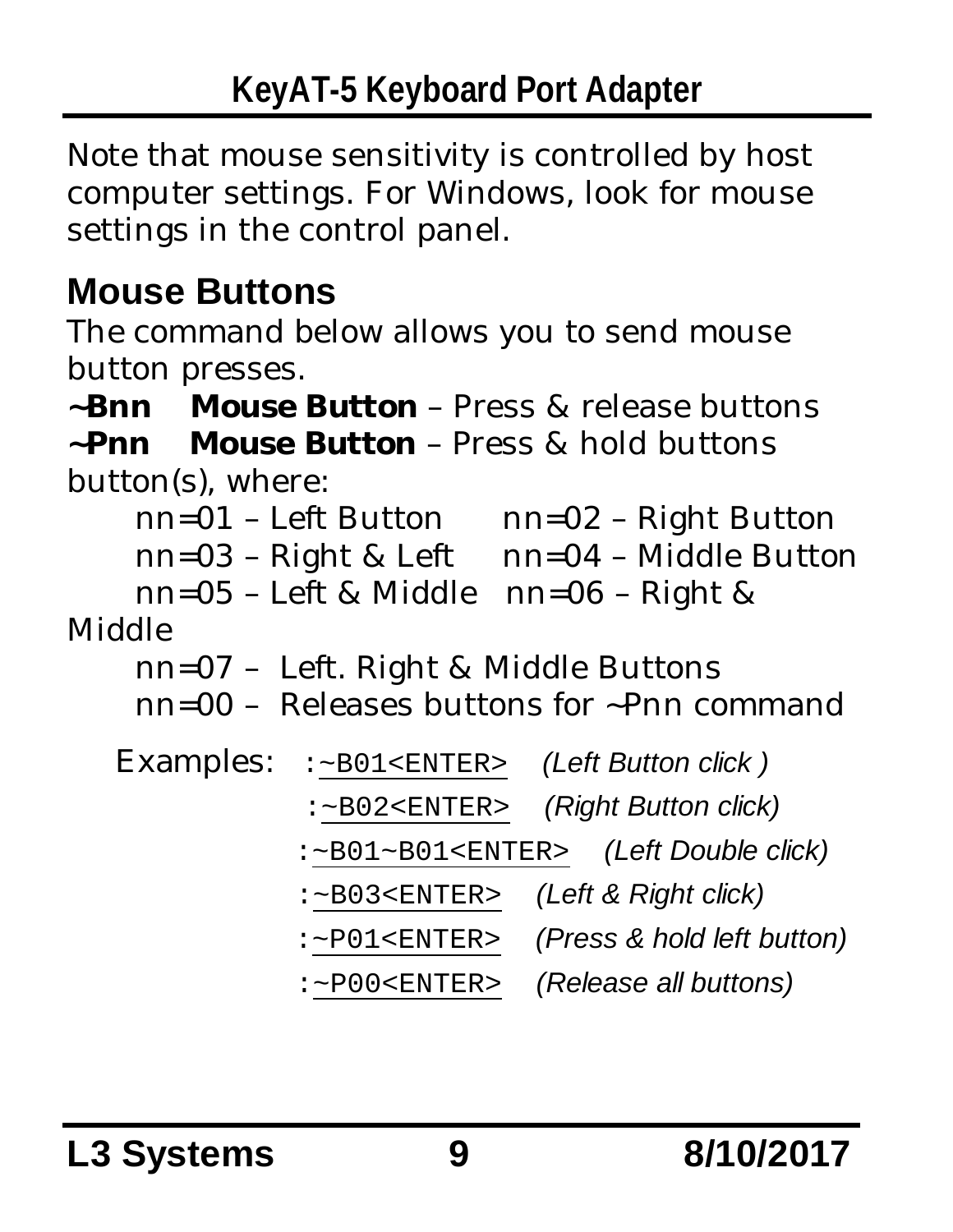#### **Mode Commands**

#### **Line, Immediate and Quiet Modes**

Data can be sent and interpreted one line at a time, or be processed immediately. The default setting is for "Line Mode" (~L). This is the recommended method of use.

"Immediate Mode" (~I) can better simulate keyboard operation in some cases. *Warning: This provides no throttling of input, thus data can be lost if it exceeds the keyboard input rate of the computer.*

"Quiet mode" (~Q) turns off all RS232 transmissiom from the KeyAT. This is useful for applications with devices such as scanners.

- **~L Line Mode** Set to a line oriented basis, each line must end with an <ENTER> or <CR>, hex OD. Note that the ~L command will exit both Immediate and Quiet modes.
- **~I Immediate Mode** Data is interpreted 'onthe-fly'. Note that in this mode <ENTER> or <CR> (Hex 0D) is passed on to the computer.
- **~Q Quiet Mode** This mode turns off all RS232 transmissions from the KeyAT-5 (character echoes and command prompts).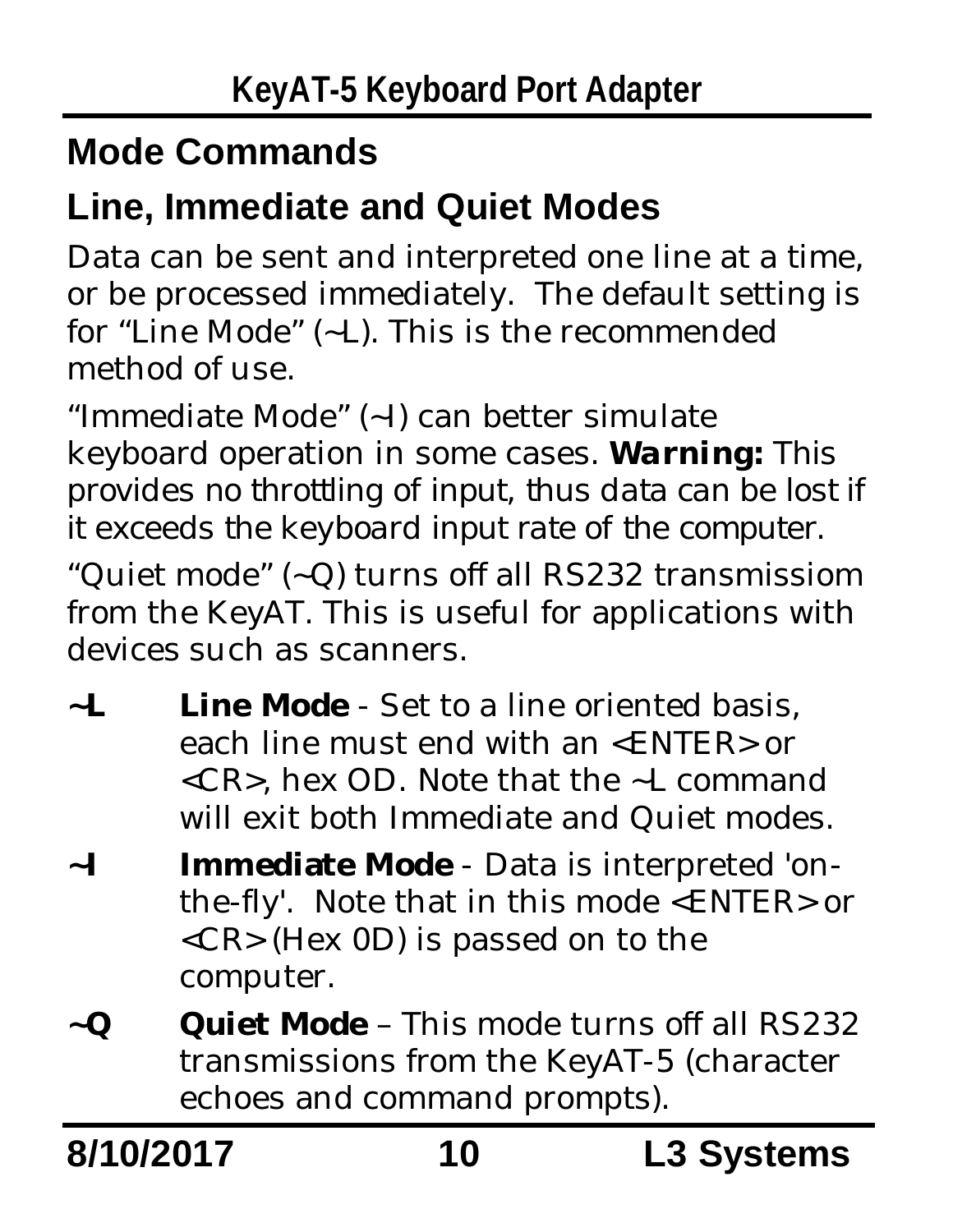#### **Send CR Mode**

Normally the "Enter" or ASCII <CR> character merely determines the end of a line of input. An "Enter" key can be sent with a ^M, which is a caret (^) preceding an "M" character. Or you can send it as a scan code: ~:28. Optionally, you can put the KeyAT-5 in a mode where the "Enter" or ASCII <CR> character is passed through.

**~F Send CR mode** – This causes the "Enter" or ASCII <CR> character to be passed through. The setting persists until the next ~I or ~L command, or until power is cycled.

## **Status Request**

~? Request Status - The response format is:

**LEDs = n, Boot/OS Mode** where: **n** LED status: "0"=All Off, "1"=Num Lock ON, "2"=Caps Lock ON "3"=Num & Caps Lock ON , "4"=Scroll Lock ON "5"=Num & Scroll-Lock ON , "6"=Cap & Scroll-Lock ON "7"=Num-Lock, Caps-Lock & Scroll-Lock ON

```
Ex: :~?<ENTER> (When running OS)
   LEDs = 2 OS Mode (Caps-Lock LED on)
    :
Or :~?<ENTER> (When in BIOS)
   LEDS = 1 Boot Mode (Num-Lock LED on)
    :
```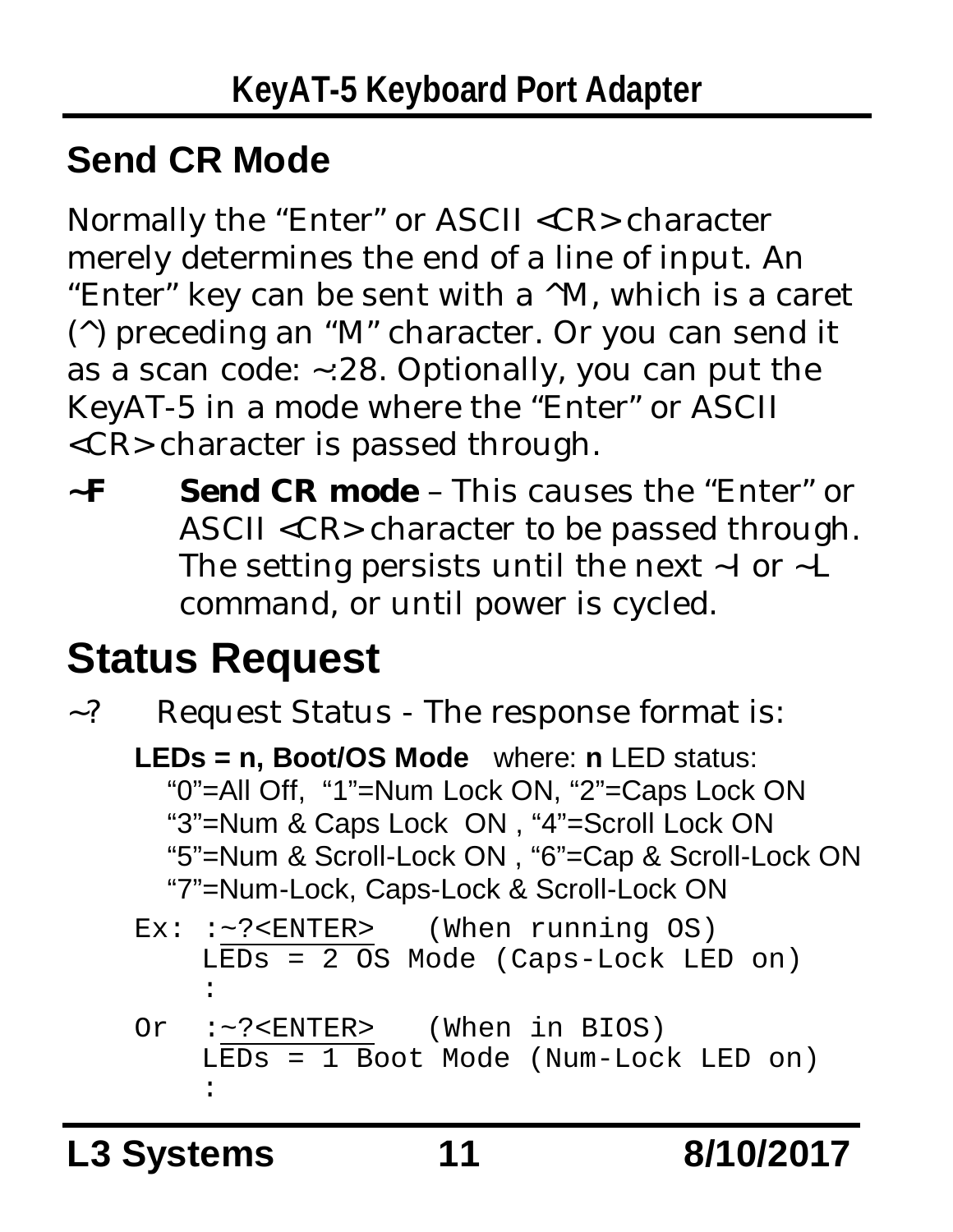## **Test LEDs**

**~T Test LED Control -** ~T tests the Keyboard LED control for any keyboard attached to the computer. It's recommended to start this test with all keyboard LEDS (Num-Lock, Caps-Lock & Scroll-Lock) off.

```
:~T<ENTER>
Testing… (Keyboard LEDS light up in
a pattern)
:
```
# **Sleep**

**~Znn Sleep** – Use sleep to provide delays. The value nn is in seconds (approx), or use .n for tents of a second. This can be helpful when doing scripting, allowing the KeyAT-5 to help you pace keystrokes, not out-running the application.

> :~Z05<ENTER> *(delays 5 seconds, prompt appears when done)* :~Z.8<ENTER> *(delays 8 tenths of a second, prompt appears when done)* :~Z26<ENTER> *(delays 26 seconds, prompt below appears when done)* :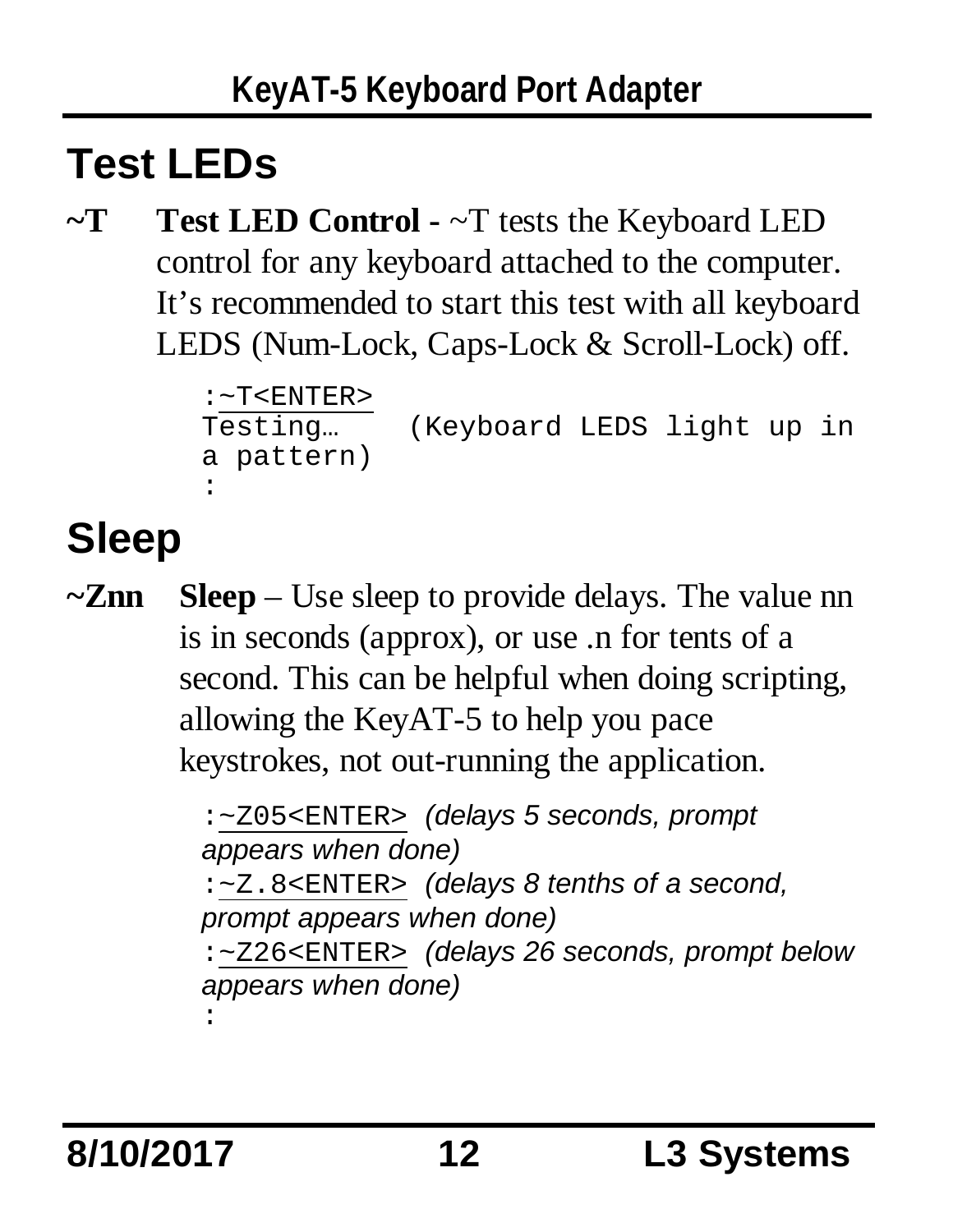## **Help Command**

#### **~H Help -** ~H displays a help list of the tilde prefixed commands.

```
:~H<ENTER>
\sim@ Turn off commands
~L Set to Line mode
~I Set to Immediate mode
~R Set to Raw mode
~F CR Pass-trough mode
~A Alt preset for next char
~C Ctrl preset for next char
~S Shift preset for next char
~G GUI preset for next char
~H Display this help screen
~T Test Keyboard LED control
~V Display Version Info
~? Display LED Status
~:nn Scan code nn
~Znn Delay nn
~nn ASCII byte
^X Control-X
--- Mouse Commands ---
~Mxy Move mouse x and y
~Bnn Press Mouse buttons nn
:
```
## **Displaying Version**

```
~V Version - ~V Displays firmware version.
   :~V<ENTER>
  KeyAT, V5.0x1, [C]L3 Systems, Inc. 2008-
   2010
   :
```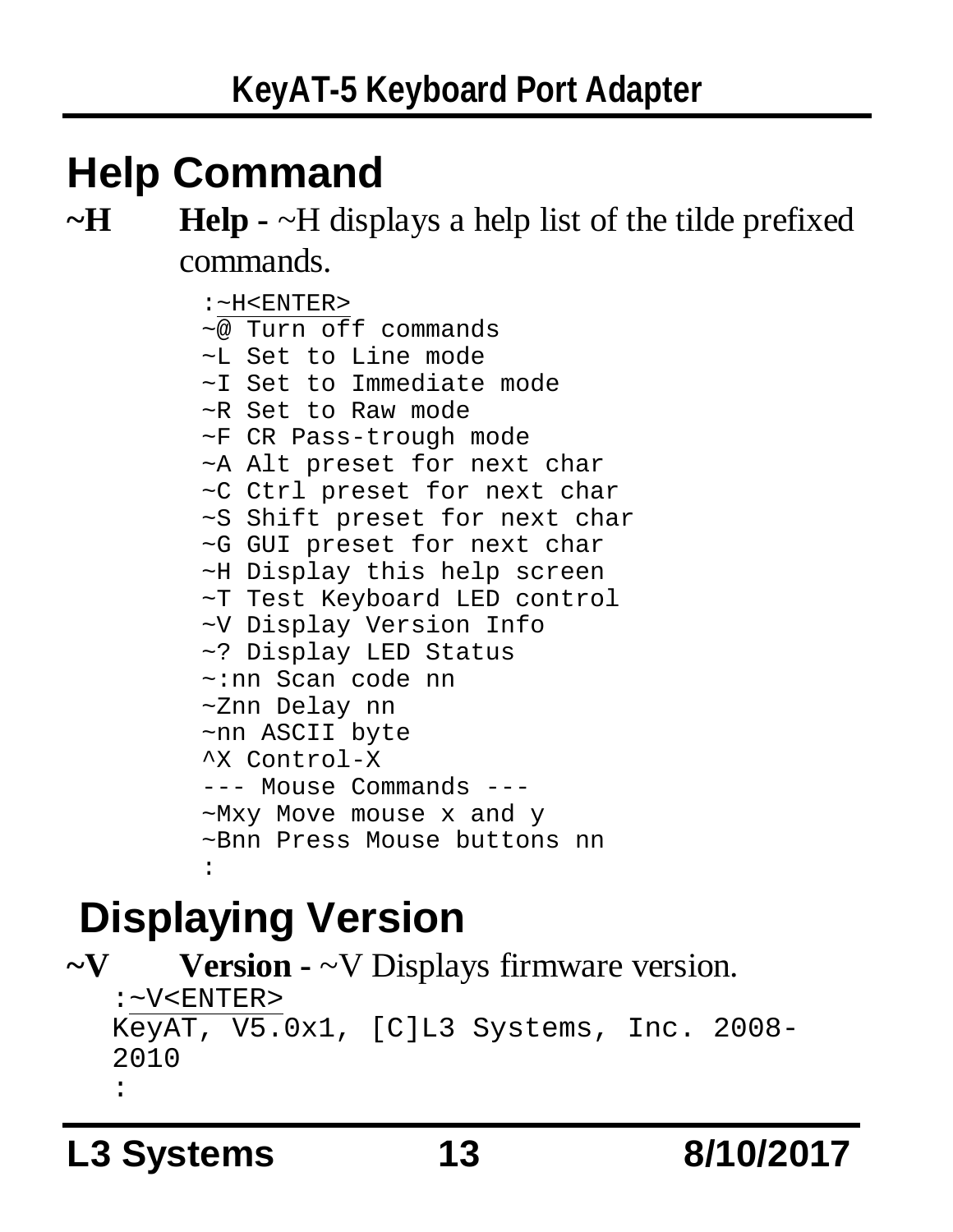## **Setup Mode**

The KeyAT-5 has commands for configuration, status and testing which are accessed by entering setup mode with following command:

```
:~*SETUP<ENTER>
Setup>
```
## **Leaving Setup Mode**

You can exit setup mode with the "Q" command:

```
Setup>Q<ENTER>
:
```
## **Configuration string**

The KeyAT-5 stores operating parameters in a configuration string located in non-volatile flash memory. These include parameters such as the settings of the baud rate, enabling command mode and determining the turn-around character.

#### **Displaying Configuration**

To display the configuration string, do the following command. (Note that the results shown below are the default settings.)

> Setup>PC<ENTER> *(Displays Configuration Data)* 9600,8,NoPar,Yecho,YesCmd,NoCR,LM,0D,7E,03 Setup>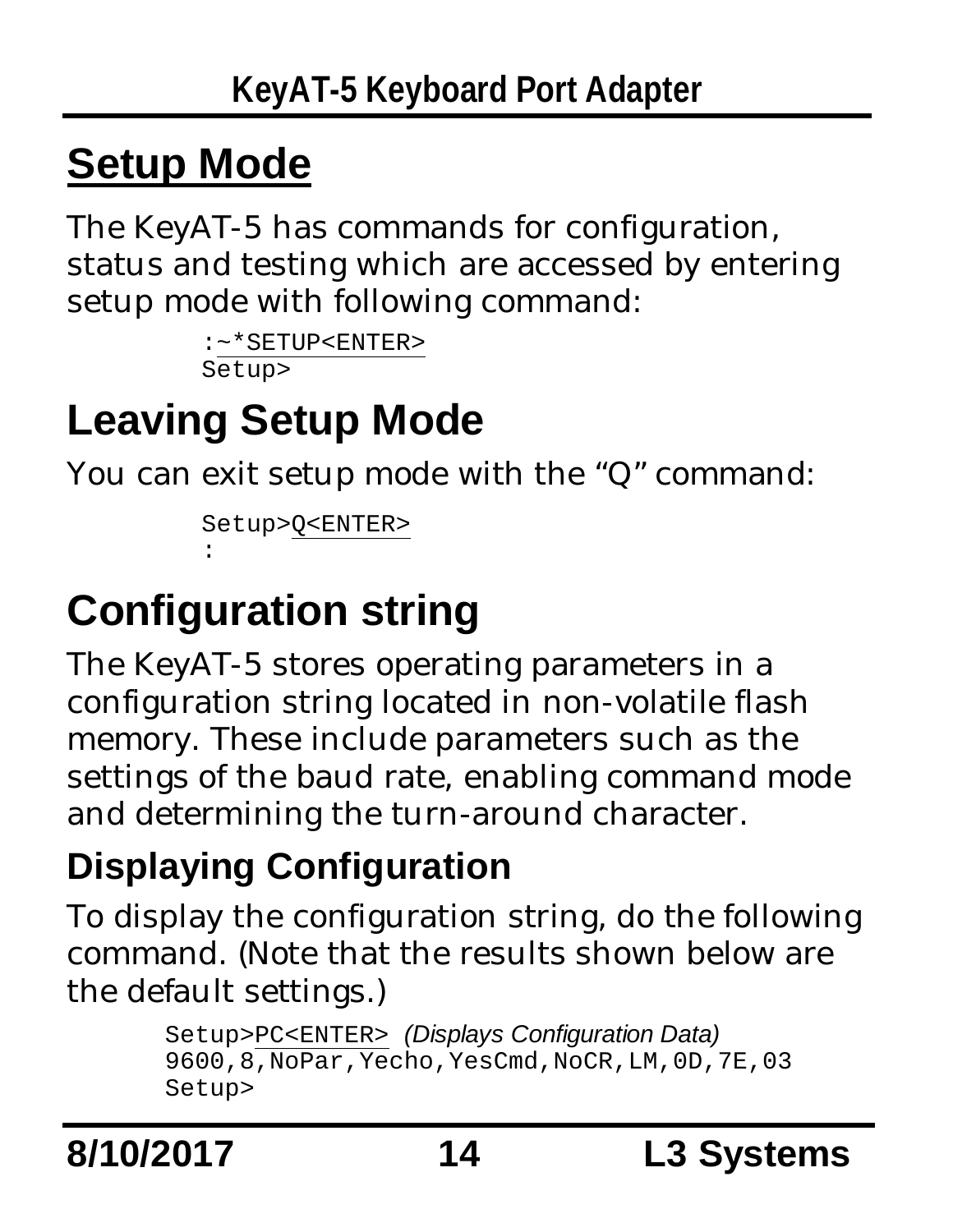The configuration settings are defined as follows. The underlined characters represent the minimum required entry in each field:

- **9600** *Baud Rate*: 1200, 2400, 4800, 9600, 19200, 38400, and 57600 are valid. 9600 is the default setting.
- **8** *Number of RS232 Data bits*: Valid settings are 7 or 8. This must be 8 if parity is disabled. The default is 8.
- **NoPar** *RS-232 Parity*: NoPar is no parity, Even is even parity, and Odd is odd parity. The default is NoPar.
- **Yecho** Echoing *RS-232 characters*: Valid settings are Necho for no echo, Yecho for echo enabled and Qecho for quiet mode. The default is Yecho.
- **YesCmd** *Command mode*: YesCmd enables KeyAT commands and NoCmd disables these commands. The default is YesCmd.
- **NoCR** *CR Pass through mode*: NoCR does not send through the <CR> or <ENTER> at end of command line. YesCR will send it through.
- **LM** *Entry Mode*: LM (default) enables "line Mode", IM enables Immediate mode
- **OD** *End-of-line character*: Default is 0D, (<CR> or <ENTER> character)
- **7E** *Command prefix character*: Default is 7E, tilde (~) .
- **03** *Delay between keystrokes*: Default is 03, (30ms) Note: Special delay entry of "**80**" implements "FastMode". This will send sequential scan codes more quickly, not sending release buffers if next scan code is different. Requires Version 5.3a or above.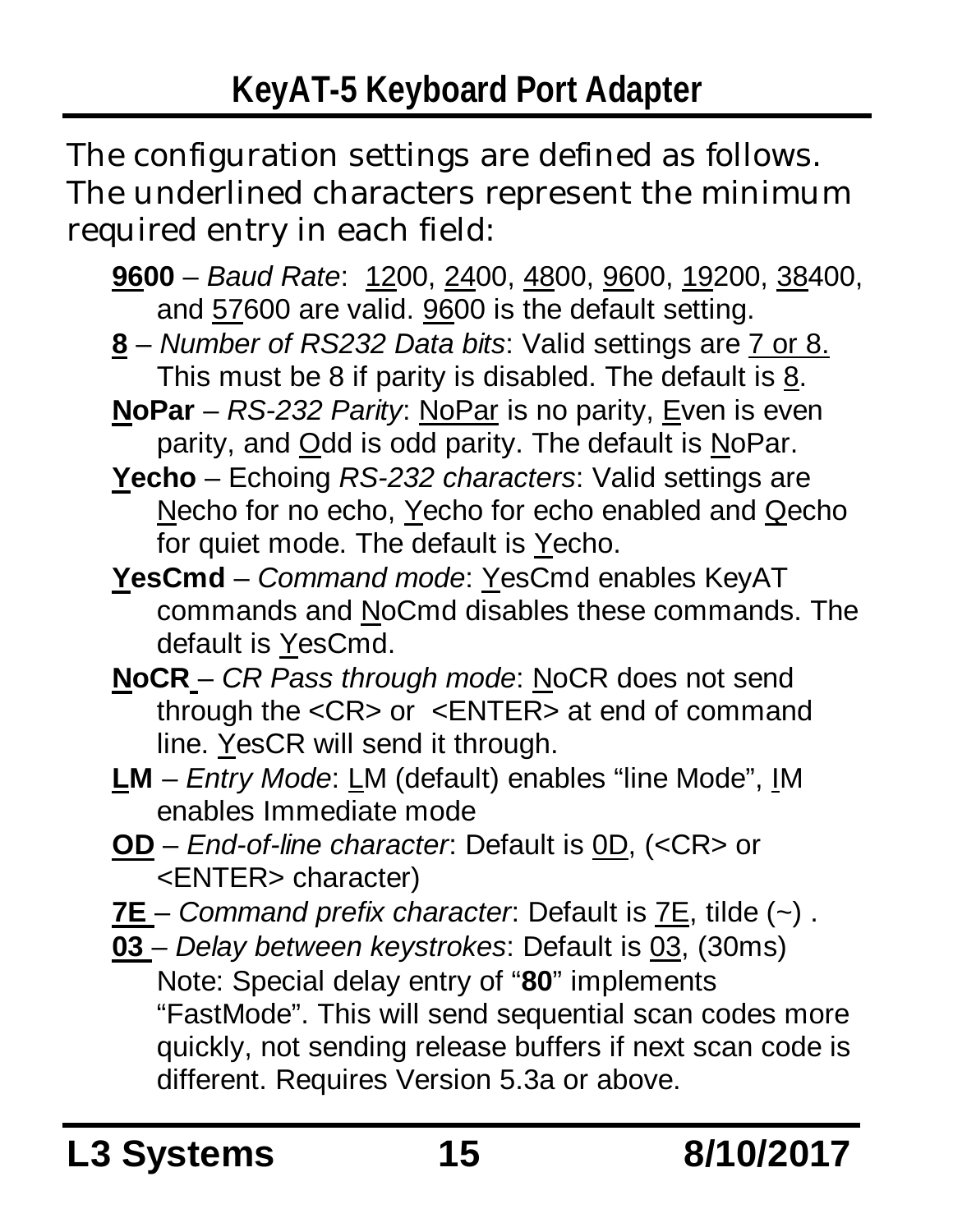#### **Changing Configuration**

You can change operating parameters of the KeyAT-5 adapter with the LC command. You can either use a menu interface by typing "LC<ENTER>", or type the configuration string after the LC command.

The following shows the LC menu:

```
Setup>LC
Config Parameters:
0 Baud: 9600
1 Data: 8
2 Parity: NoPar
3 Echo: Yecho
4 Commands: YesCmd
5 CR Pass-Thru Mode: NoCR
6 Line/Immediate Mode: LM
7 EOL Char: 0D
8 Command Char: 7E
9 Inter-Char Delay: 03
Select 0,1,...9 or S (Save & quit), or [Enter]
(quit, no save):
```
In the above menu, you can exit without saving changes by just hitting <Enter>. Typing "S" saves the changes and exits

The following illustrates attaching a string to the LC command, changing the baud rate to 4800 from default, and enabling the "CR pass-through mode": Setup>LC4800,8,NoPar,Yecho,YesCmd,YesCR,LM,0D,7E,03<ENT>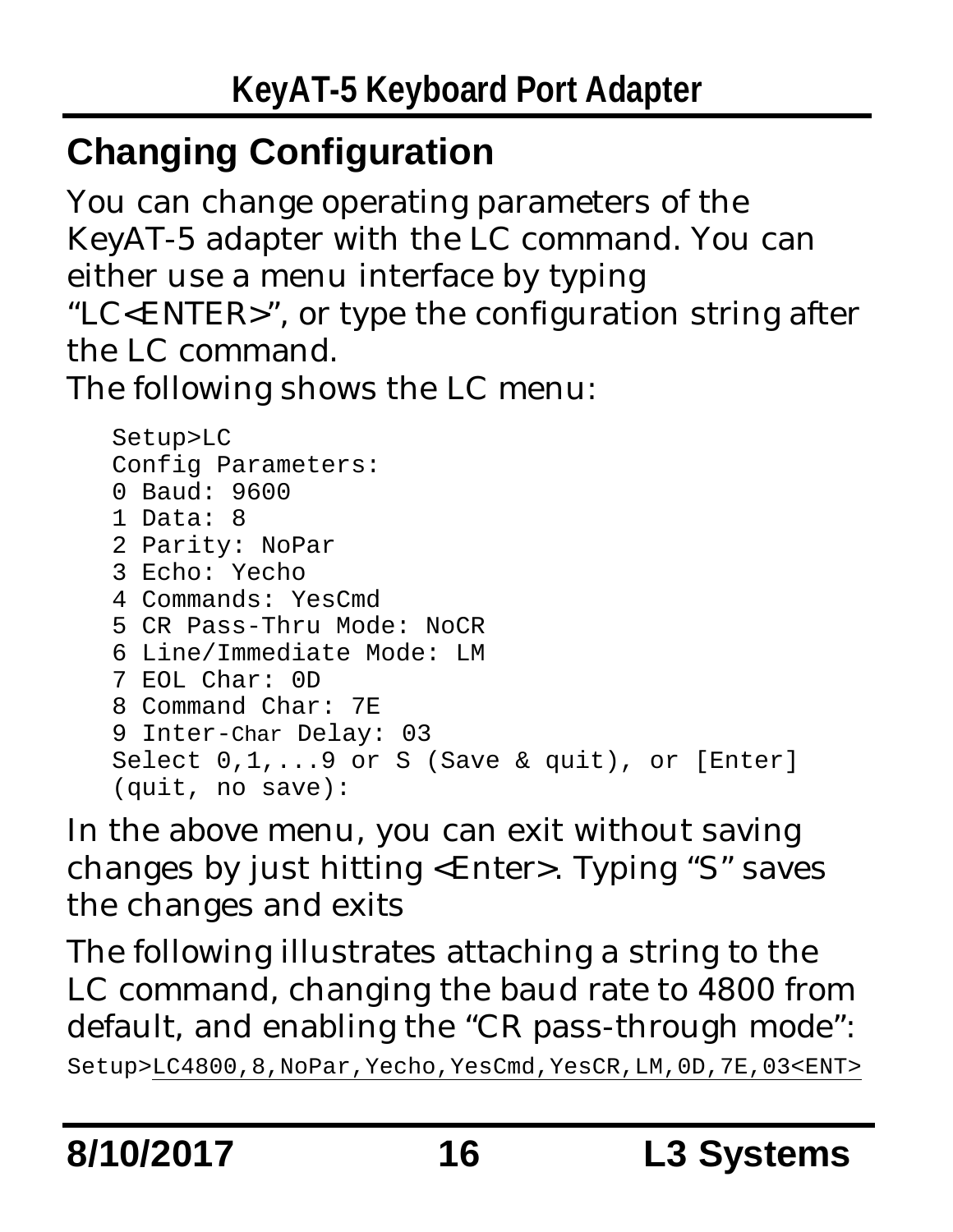Below shows the minimal entry for the same setting:

Setup>LC48,8,N,Y,Y,Y,L,0D,7E,03<ENTER>

#### **Powering on to Default Settings**

Should you make a mistake in configuring the settings of the KeyAT-5 configuration string, you can force it to use the default settings if you send an RS-232 "Break" condition to the when applying power. This will cause the KeyAT-5 to return to the following settings:

```
9600,8,NoPar,Yecho,YesCmd,NoCR,LM,0D,7E,03
```
Specifically, this will force it operate at 9600 baud with no parity. If you use the application "Tera Term", send ten Alt-B's and then quickly connect the KeyAT-5 while the break is in progress.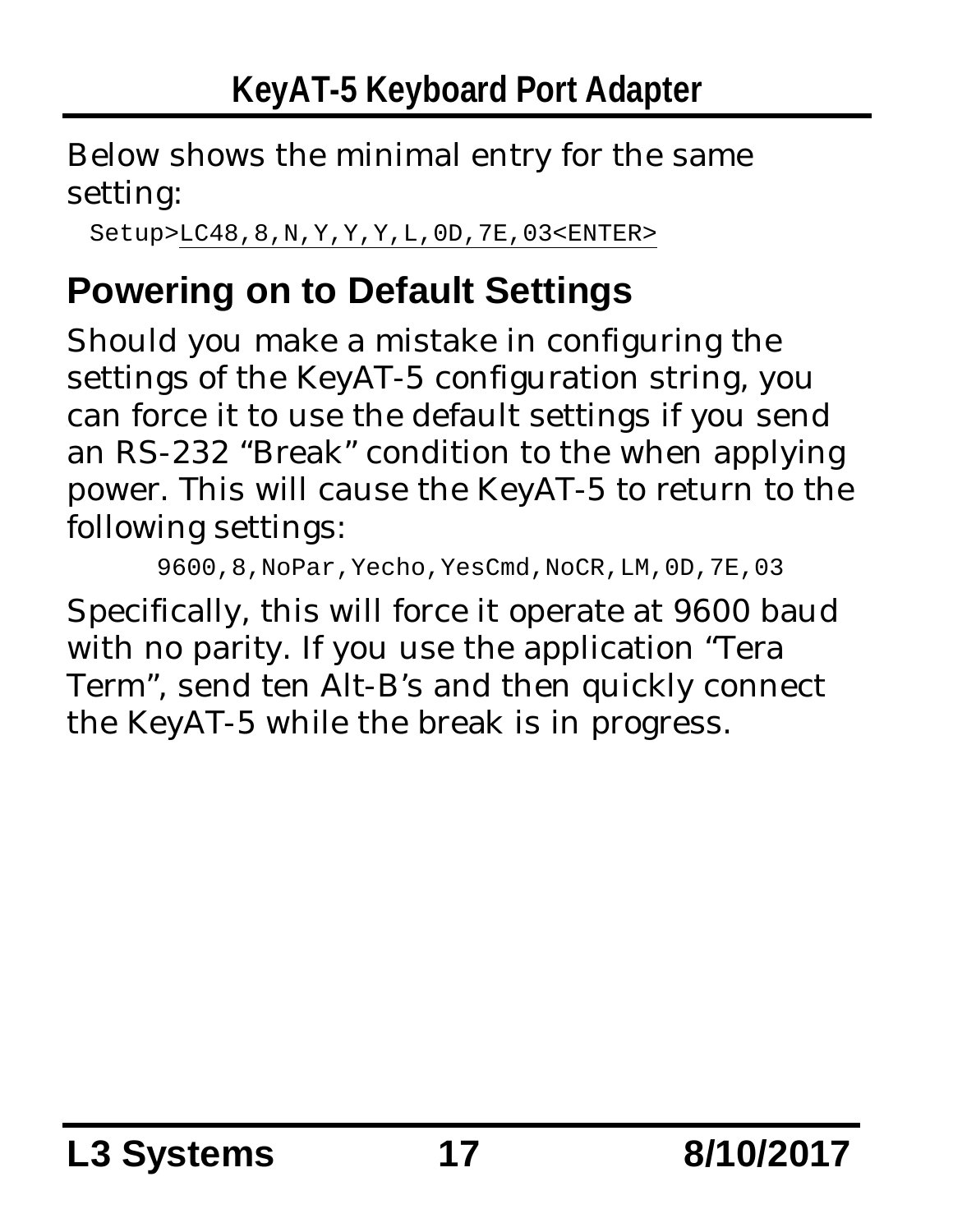#### **Setting Configuration Default Settings**

Restore the KeyAT-5 default configuration with the D command:

```
Setup>D<ENTER> (Restores default settings)
Setup>
```
You can add up to two options to the default settings. Valid Options are:

```
"N" = Disables Commands "C" = CR pass-thru mode
"I" = Immediate Mode
```

```
Setup>DC<ENTER> (Default settings w/ CR pass-thru mode)
Setup>PC<ENTER> (Displays Configuration Data)
9600,8,NoPar,Yecho,YesCmd,YeCR,LM,0D,7E,03
Setup>
Setup>DIN<ENTER> (Default settings w/ Immediate Mode &
Setup> Commands Disabled)
Setup>PC<ENTER> (Displays Configuration Data)
9600,8,NoPar,Yecho,No Cmd,YeCR,IM,0D,7E,03
Setup>
```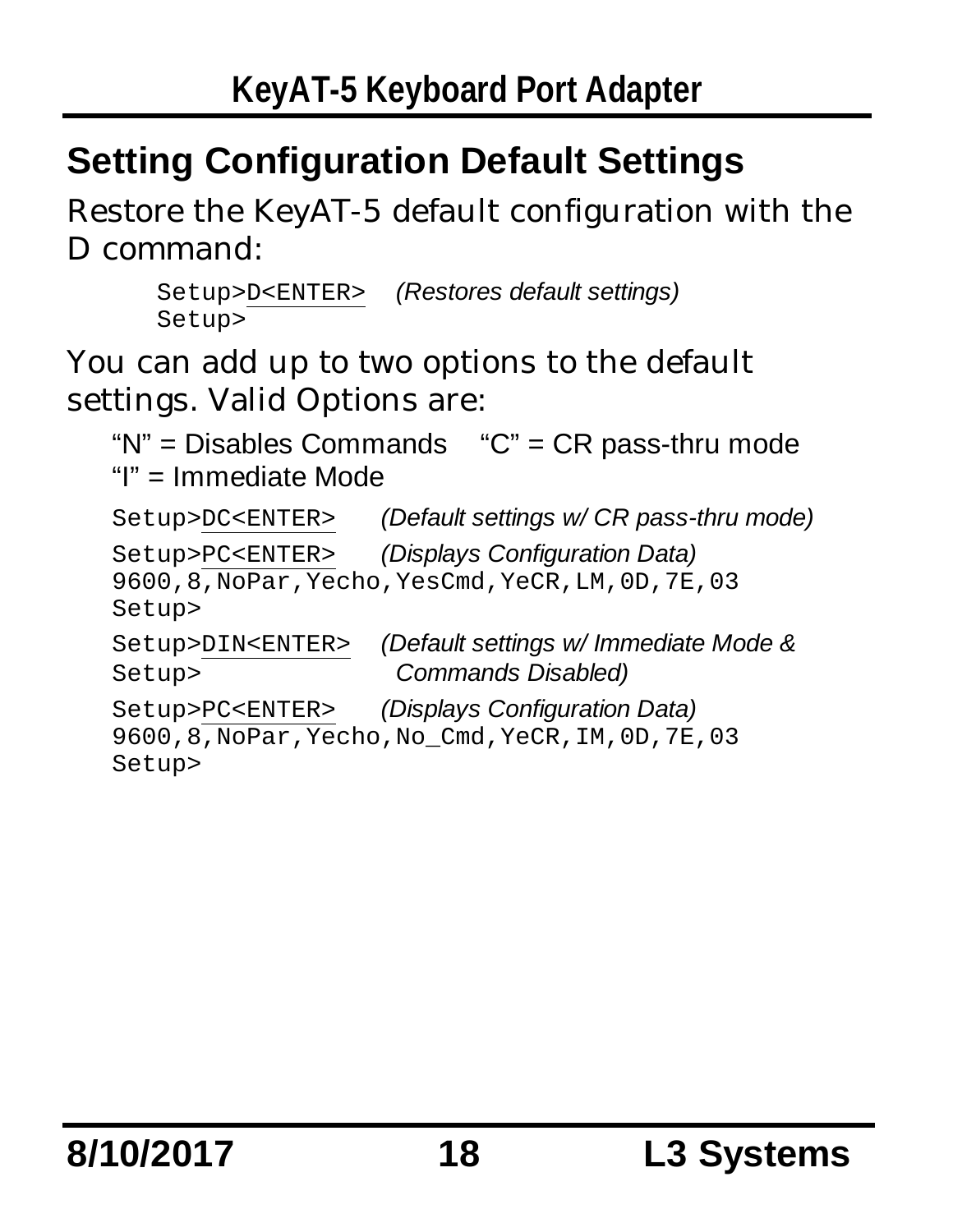## **Key Scan Code Table**

The KeyAT-5 allows you to assign one or more keyboard keys to an ASCII character.

#### **Loading Key Scan Codes**

The LK command loads a key scan code table entry: **LKaa=bb,cc… Loading Key Scan Codes**

**Example:** Setup>LK2B=57<ENTER> *(ASCII "+" character maps to a "+" key)*

The above maps ASCII asterisk character "\*" (Hex 2B) sent via the RS-232 port to a "+" key (Scan code 57) out the USB port. Normal mappings are shown in the ASCII Scan Code table at the end of the manual. The Key Scan Code Table is used to map keys to any ASCII character.

Special scan codes E0 to E7 are the modifier keys, such as Shift, Alt and Ctrl. When these are included in a table entry, the next key is "modified". Examples are: "E1,04" would be a shift-A key, and "E0,E2,4C" would be the infamous Ctrl-Alt-Del key.

**Example:** Setup>LK3F=E1,0B,08,0F,0F,12<ENTER>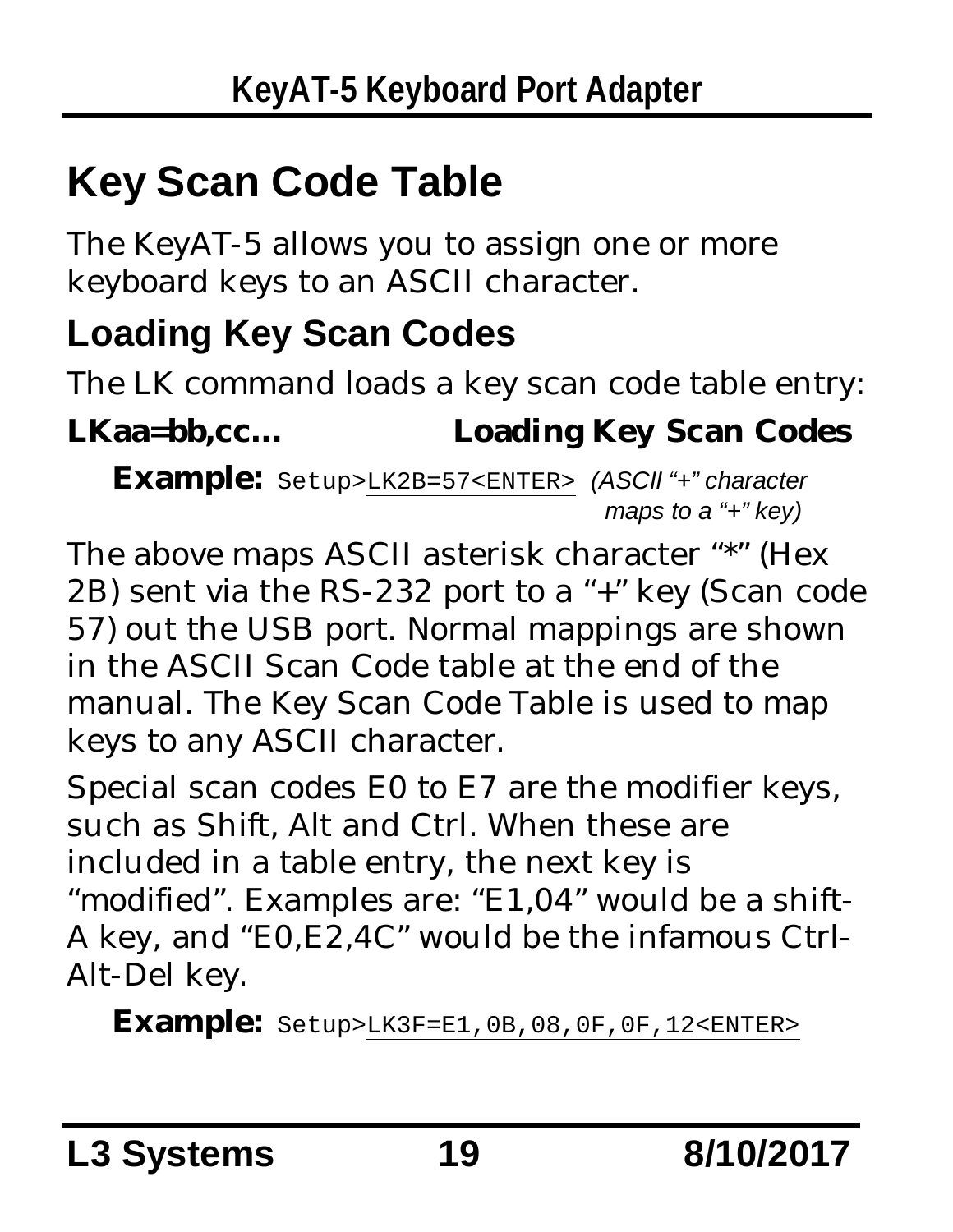#### **KeyAT-5 Keyboard Port Adapter**

Shown above, the ASCII "?" character is sent, keys generate the typing of Hello", with the "H" shifted. Special scan code E8 can be used to prefix a scan code to indicate that the key is to be held down. Scan code E9 will release any held key. Scan code 00 will assure the release of the previous key. The following example shows Alt-1 followed by Alt-2 without releasing the ALT Key:

**Example:** Setup>LK3F=E8,E2,1E,00,1F,00,E9<ENTER>

Setup>

#### **Displaying Code Table**

The code table can be displayed to review entries:

```
Setup>PK<ENTER> (Displays Code Table)
AS Codes
-- ------
2A 57 \leftarrow Shows data of 1st preceding example
3F E1 0B 08 OF 0F 12 \leftarrow Shows data of 2<sup>nd</sup> preceding example
Setup>
```
#### **Erasing the Key Code Table**

The "EK" command deletes all entries in the Key Scan Code table. If you want to change existing entries in the code table, you must clear the table with the "EK" command and re-enter the codes with the "LK" command.

> Setup>EK<ENTER> *(Erase Key Scan Code Table)* Setup>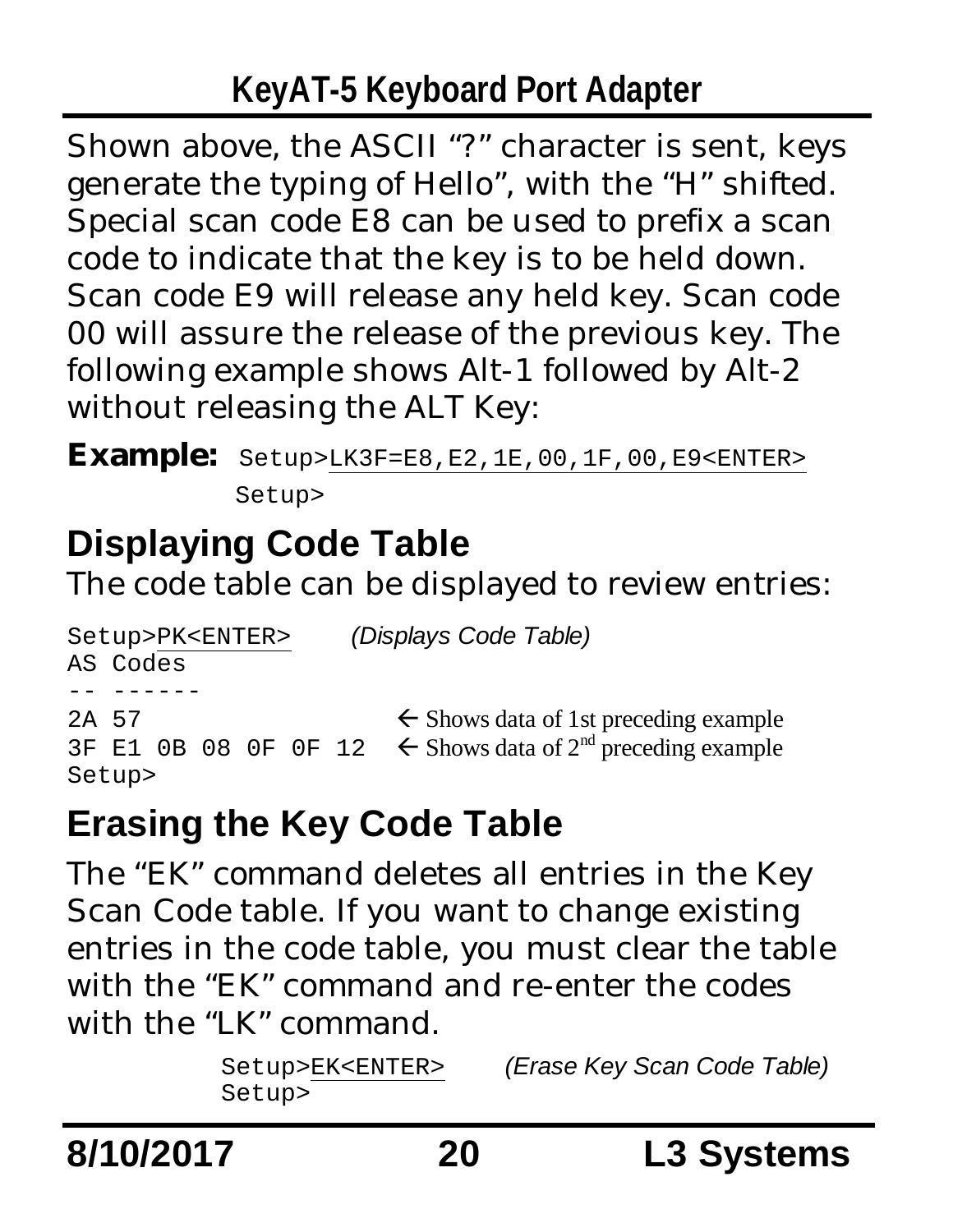#### **Setup Help info**

**H Help** Displays short help information on setup commands.

```
Setup>H<ENTER>
--- Setup Commands ---
Pn-Print, Ln-Load
  n=C - Config Buffer
 n=K - Key Scan Codes
  n=P - Power-On Buffer
D Set Default Config
EK Erase Key Codes
H Help, V Version
Setup>
```
## **Power On String**

The KeyAT-5 can execute a command string when power is applied. This string can include keys to send to the computer and/or KeyAT-5 commands. It's strongly recommended when using this feature to start the string with a delay command (~Znn) to allow the KeyAT-5 to wait for the computer to finish its power on sequence.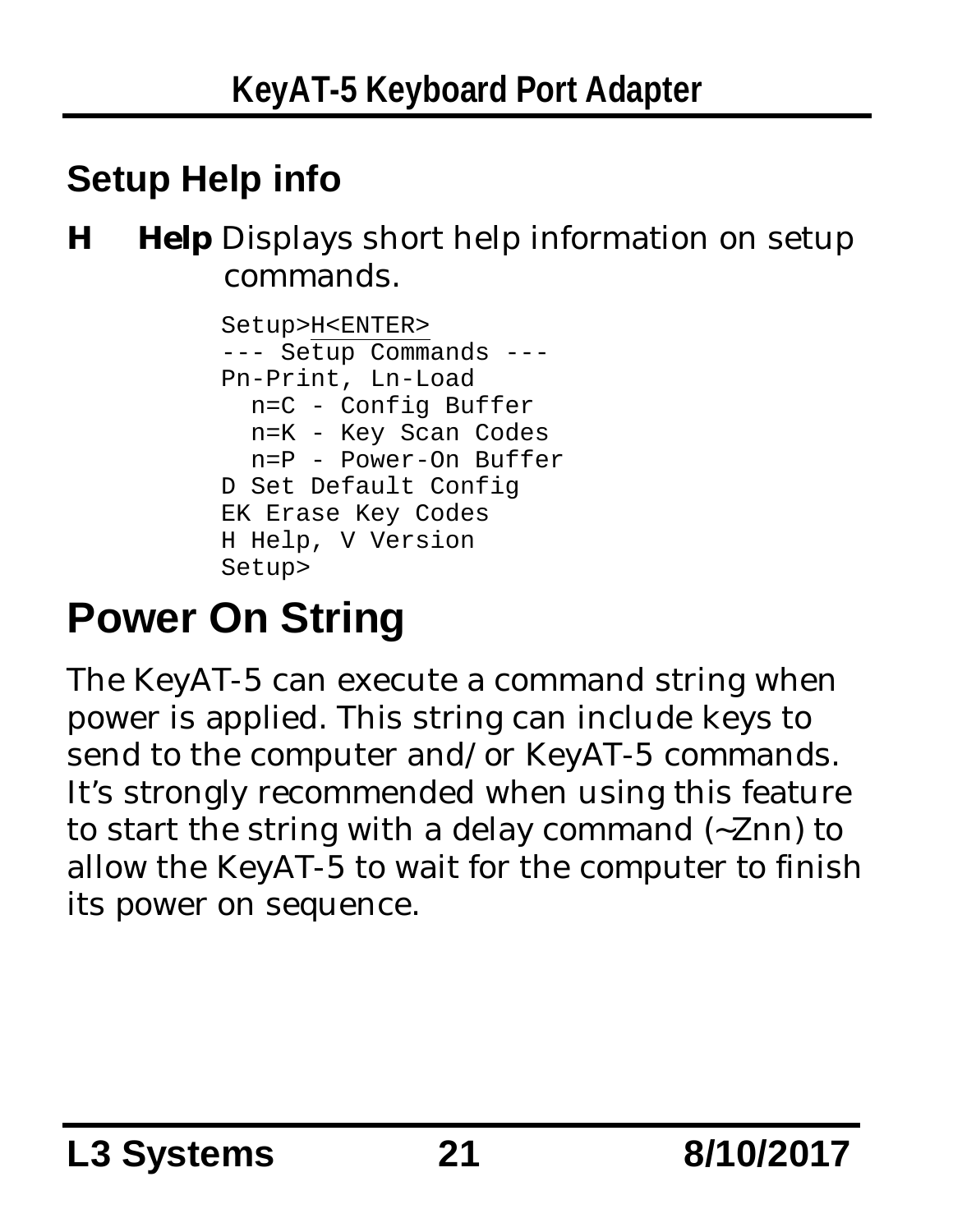#### **Loading the Power ON String**

The LP command loads a code table entry:

**LP=<String> Loading Power On String**

**Ex**: Setup>LP=~Z80DIR^M<ENTER> *(Delay 80 seconds, &* Setup> *send "DIR<ENTER>")*

In the above example, when power is applied to the KeyAT-5, it first delays 80 seconds, and then sends a "DIR<Enter>" command.

#### **Displaying Power on string**

The **PP** command displays the Power On string:

Setup>

Setup>PP<ENTER> *(Shows Power On string* ~Z80DIR^M *loaded in example above)*

## **Special Characters**

**ASCII Hex (~nn)** - ASCII hex characters can be sent by sending the hex code proceeded by a ~(tilde, hex 7E). For example, to send an M character in hex, send a ~4D.

**Tilde and Caret Characters (~~ ^^)** - To send a ~ (tilde, hex 7E) or ^ (caret, hex 5E) character, send the character twice. For example a  $\sim$ will send the scan code for the ASCII character ~.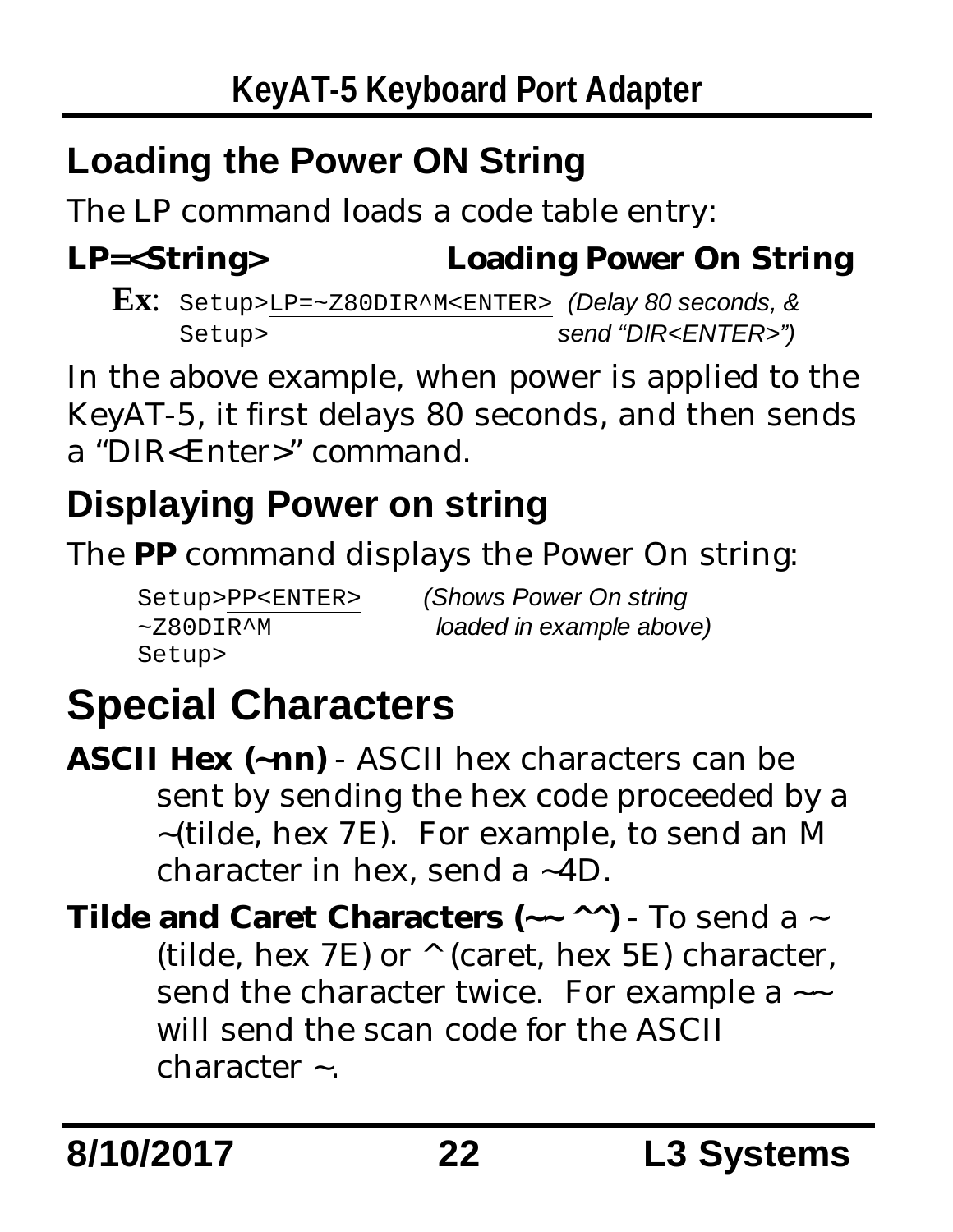## **Recovery: Load and Setting Defaults**

For cases when the configuration string, power on string or reset string causes the KeyAT-5 to become inaccessible, two recovery methods are available:

Send RS-232 Break on Power-up: If you send a break condition (type Alt-B ten times using Tera Term) to the RS-232 port when applying power, the KeyAT-5 will start with default configuration settings. Configuration, Power On, and Reset Strings will not be changed. The message "Loading Defaults…" will be sent to the RS-232 Port.

Keyboard 20 Consecutive Num-Locks: Typing 20 Num-Lock keys consecutively, causing the Num-Lock LED to turn on and off 10 times, will cause the KeyAT-5 to load the default configuration string, and the Power On and Reset strings will be cleared. When this occurs, the keyboard indicators will light for a second, and the message "Setting Defaults…" will be sent to the RS-232 Port.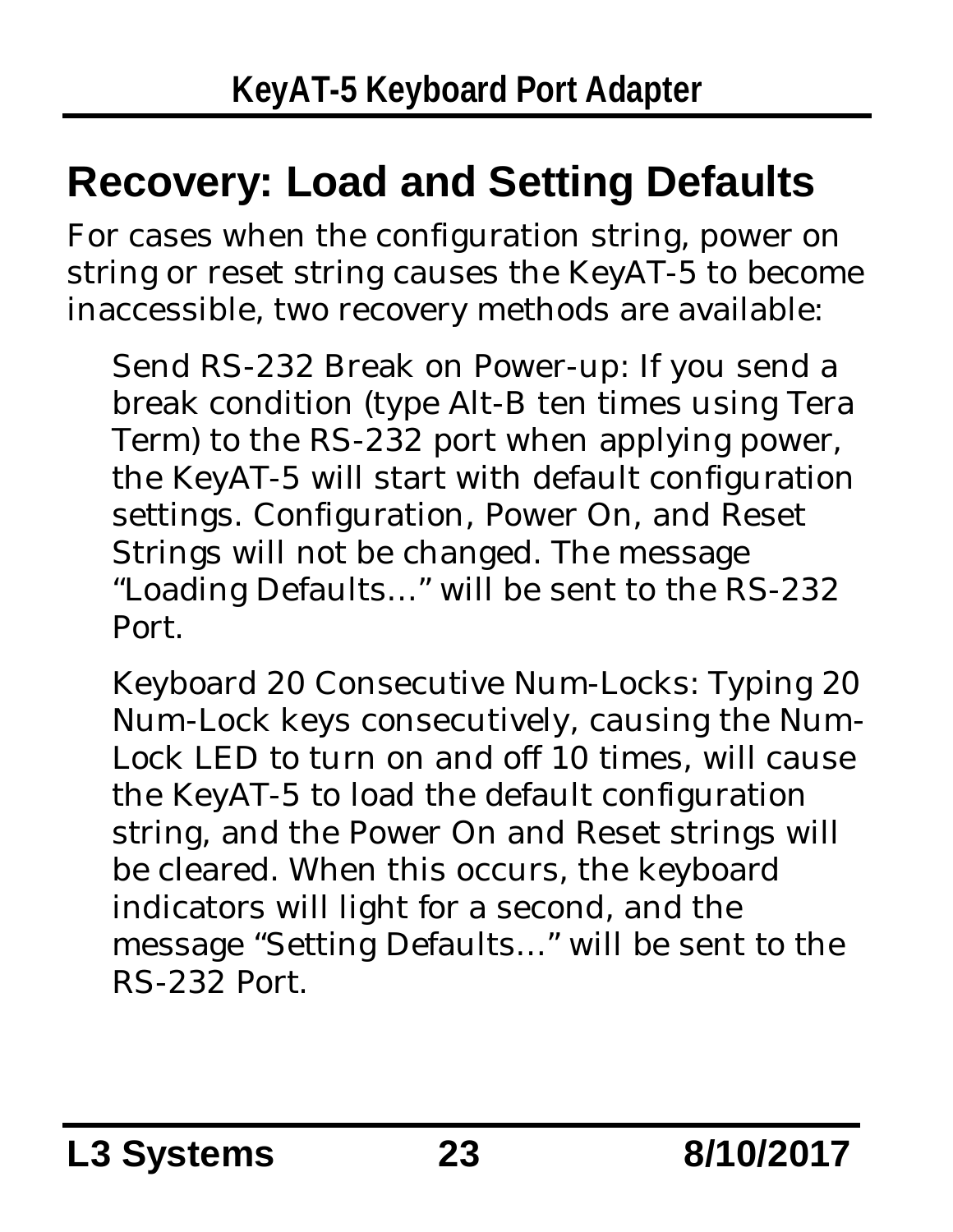## **Tera Term**

For use with Microsoft Windows, we suggest using Tera Term. It's free to download and use. Tera Term is a terminal emulator that also has a macro (or scripting) capability. The terminal emulator provides a simple way to test and experiment the operation of the KeyAT-5. You can also create scripts to automate the keystrokes.

## **Examples:**

#### **Command shell examples:**

|                            | : dir^M <enter> Sends a "dir" and an "Enter" key</enter>                       |
|----------------------------|--------------------------------------------------------------------------------|
|                            | : $\text{dir} \sim$ :28 <enter> Sends a "dir" ended with a "Enter" key</enter> |
| $:$ $\sim$ F $<$ ENTER $>$ | Puts KeyAT in "CR Pass-Thru Mode".                                             |
| :dir <enter></enter>       | Sends a "dir" command ended with<br><i>implicit "Enter" key</i>                |
| $:-$ L <enter></enter>     | Ends "CR Pass-Thru Mode".                                                      |

#### **Sending Keys that don't have ASCII equivalents:**

| $:-:3A$                           | Sends F1 key       |
|-----------------------------------|--------------------|
| : <c>&lt; : 3A &lt; ENTER&gt;</c> | Sends Ctrl-F1 key  |
| $:-A - : 3A < ENTER$              | Sends Alt-F1 key   |
| $:-:52<$ ENTER>                   | Sends Up-Arrow key |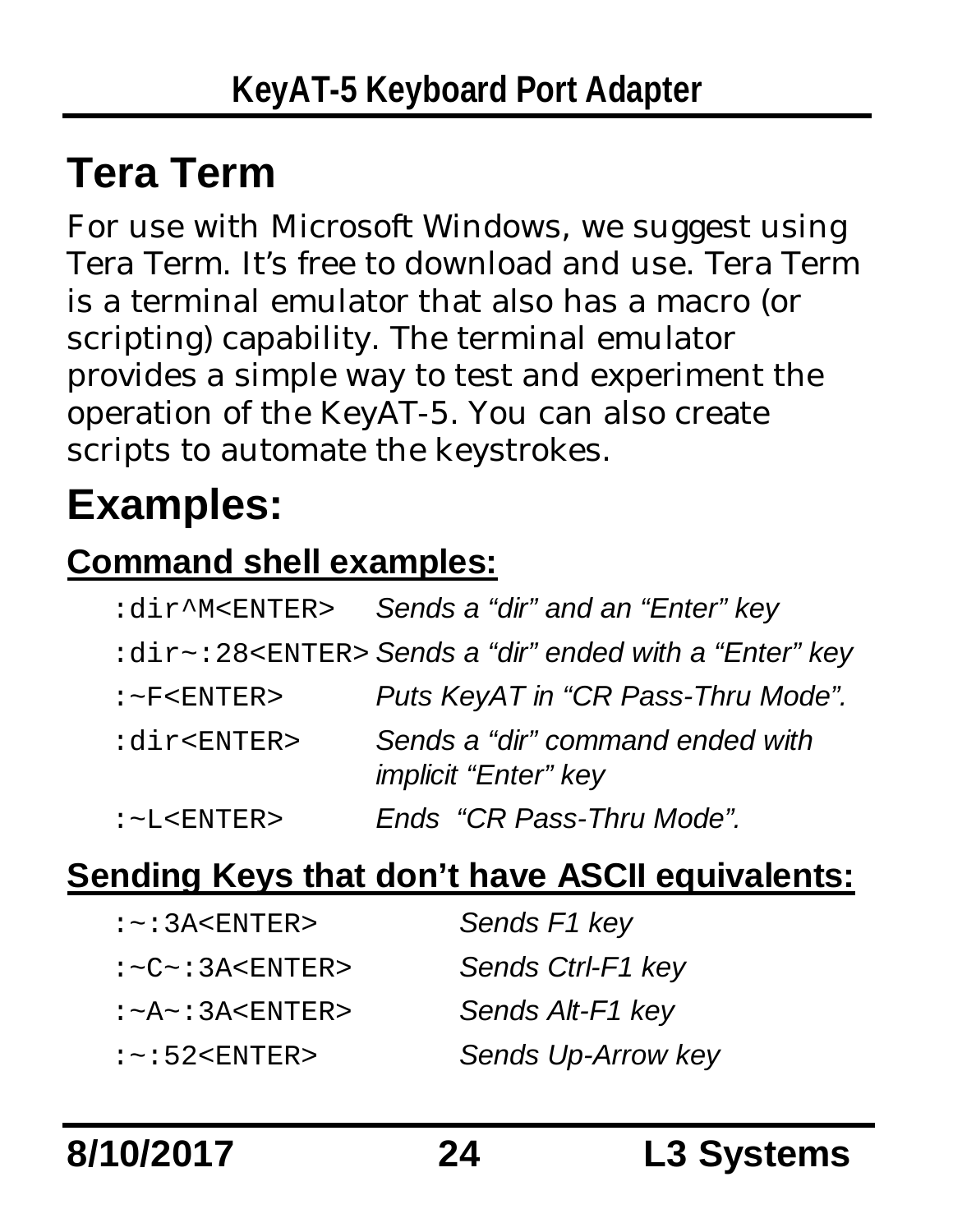## **Scan Codes**

| <b>Scan Code</b> |                | Key |                         |                 |            | Key |                  |
|------------------|----------------|-----|-------------------------|-----------------|------------|-----|------------------|
| <b>Dec</b>       | Hex            | Pad | <b>KEY</b>              | <b>Dec</b>      | <b>Hex</b> | Pad | Key              |
| 00               |                |     |                         | 28              | 1C         |     | Y                |
| 01               |                |     |                         | 29              | 1D         |     | Z                |
| 02               |                |     |                         | 30              | 1E         |     | 1/1              |
| 03               |                |     |                         | 31              | 1F         |     | 2/@              |
| 04               | 04             |     | Α                       | 32              | 20         |     | 3/#              |
| 05               | 05             |     | B                       | 33              | 21         |     | $4/$ \$          |
| 06               | 06             |     | C                       | 34              | 22         |     | $5/$ %           |
| $\overline{07}$  | 07             |     | D                       | $\overline{35}$ | 23         |     | $6/\sqrt{2}$     |
| 08               | 08             |     | Ē                       | 36              | 24         |     | 7/8              |
| 09               | 09             |     | F                       | 37              | 25         |     | 8/               |
| 10               | 0A             |     | G                       | 38              | 26         |     | 9/               |
| 11               | 0 <sub>B</sub> |     | Н                       | 39              | 27         |     | 0/               |
| 12               | 0C             |     | I                       | 40              | 28         |     | Enter            |
| 13               | 0D             |     | J                       | 41              | 29         |     | Esc              |
| 14               | 0E             |     | K                       | 42              | 2A         |     | Backspace        |
| 15               | 0F             |     | L                       | 43              | 2B         |     | Tab              |
| 16               | 10             |     | M                       | 44              | 2C         |     | Spacebar         |
| 17               | 11             |     | N                       | 45              | 2D         |     | $-1$             |
| 18               | 12             |     | O                       | 46              | 2E         |     | $= 1 +$          |
| 19               | 13             |     | P                       | 47              | 2F         |     | 1/               |
| 20               | 14             |     | Q                       | 48              | 30         |     | $\left( \right)$ |
| $\overline{21}$  | 15             |     | R                       | 49              | 31         |     | $\setminus$      |
| $\overline{22}$  | 16             |     | S                       | 50              | 32         |     | € (Euro) / 1     |
| 23               | 17             |     | $\overline{\mathsf{T}}$ | 51              | 33         |     | $; \prime :$     |
| 24               | 18             |     | U                       | 52              | 34         |     | $\frac{1}{2}$    |
| 25               | 19             |     | $\vee$                  | 53              | 35         |     | / $\sim$         |
| 26               | 1A             |     | W                       | 54              | 36         |     | $/$ <            |
| $\overline{27}$  | 1B             |     | X                       | $\overline{55}$ | 37         |     | $.$ / >          |

**L3 Systems 25 8/10/2017**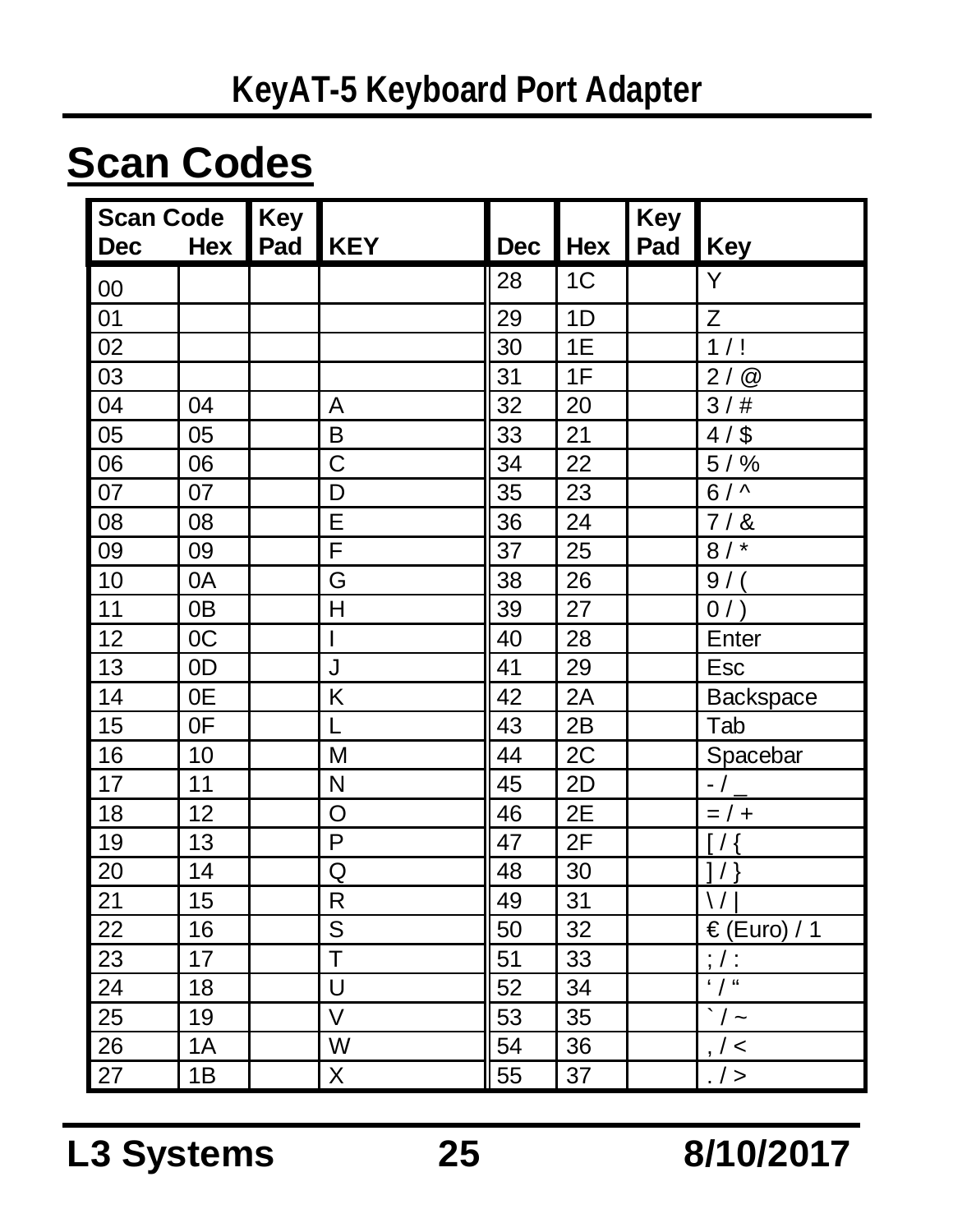#### **KeyAT-5 Keyboard Port Adapter**

#### **Scan Codes (cont.)**

| <b>Scan Code</b> |     | Key |                     |            |     | Key |                 |
|------------------|-----|-----|---------------------|------------|-----|-----|-----------------|
| <b>Dec</b>       | Hex | Pad | <b>KEY</b>          | <b>Dec</b> | Hex | Pad | Key             |
| 56               | 38  |     | 112                 | 84         | 54  | Kpd |                 |
| 57               | 39  |     | Caps Lock           | 85         | 55  | Kpd | $\star$         |
| 58               | 3A  |     | F <sub>1</sub>      | 86         | 56  | Kpd | $\overline{a}$  |
| 59               | 3B  |     | F <sub>2</sub>      | 87         | 57  | Kpd | $\ddot{}$       |
| 60               | 3C  |     | F <sub>3</sub>      | 88         | 58  | Kpd | Enter           |
| 61               | 3D  |     | F <sub>4</sub>      | 89         | 59  | Kpd | 1/End           |
| 62               | 3E  |     | F <sub>5</sub>      | 90         | 5A  | Kpd | 2 / Dn Arrow    |
| 63               | 3F  |     | F <sub>6</sub>      | 91         | 5B  | Kpd | 3 / Pg Down     |
| 64               | 40  |     | F7                  | 92         | 5C  | Kpd | 4 / Lt Arrow    |
| 65               | 41  |     | F <sub>8</sub>      | 93         | 5D  | Kpd | 5               |
| 66               | 42  |     | F <sub>9</sub>      | 94         | 5E  | Kpd | 6 / Rt Arrow    |
| 67               | 43  |     | F <sub>10</sub>     | 95         | 5F  | Kpd | 7/<br>Home      |
| 68               | 44  |     | F <sub>11</sub>     | 96         | 60  | Kpd | 8/<br>Up Arrow  |
| 69               | 45  |     | F12                 | 97         | 61  | Kpd | 9 / Page Up     |
| 70               | 46  |     | <b>Print Screen</b> | 98         | 62  | Kpd | 0 / Insert      |
| 71               | 47  |     | Scroll Lock         | 99         | 63  | Kpd | . / Del         |
| 72               | 48  |     | Pause               | 100        | 64  | Kpd | € (Euro) / 2    |
| 73               | 49  |     | Insert              | 101        | 65  |     | Application     |
| 74               | 4A  |     | Home                | 102        | 66  |     | Power           |
| 75               | 4B  |     | Page Up             | 103        | 67  | Kpd | $=$             |
| 76               | 4C  |     | <b>Delete</b>       | 104        | 68  |     | F <sub>13</sub> |
| $\overline{77}$  | 4D  |     | End / 1             | 105        | 69  |     | F <sub>14</sub> |
| 78               | 4E  |     | Page Down           | 106        | 6A  |     | F <sub>15</sub> |
| 79               | 4F  |     | <b>Right Arrow</b>  | 107        | 6B  |     | F <sub>16</sub> |
| 80               | 50  |     | Left Arrow          | 108        | 6C  |     | F17             |
| 81               | 51  |     | Down Arrow          | 109        | 6D  |     | F <sub>18</sub> |
| 82               | 52  |     | Up Arrow            | 110        | 6E  |     | F <sub>19</sub> |
| 83               | 53  | Kpd | Num Lock            | 111        | 6F  |     | F <sub>20</sub> |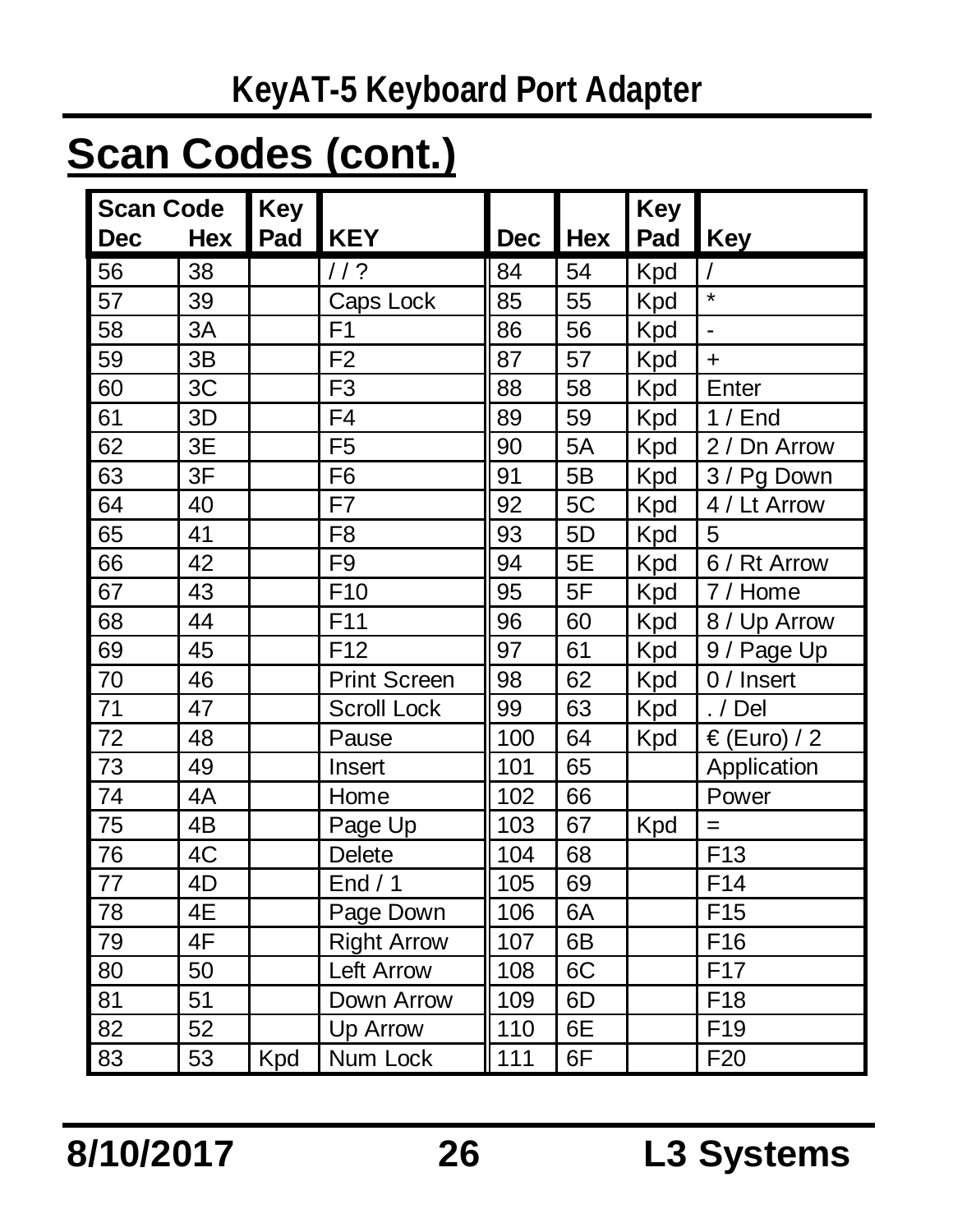## **Scan Codes (cont.)**

| Scan Code |                 | Key |                            |         |                | Key     |                  |
|-----------|-----------------|-----|----------------------------|---------|----------------|---------|------------------|
| Dec       | Hex             | Pad | <b>KEY</b>                 | Dec Hex |                | Pad Key |                  |
| 112       | 70              |     | F <sub>21</sub>            | 140     | 8C             |         | International 6  |
| 113       | 71              |     | F <sub>22</sub>            | 141     | 8D             |         | International 7  |
| 114       | 72              |     | F <sub>23</sub>            | 142     | 8E             |         | International 8  |
| 115       | 73              |     | F <sub>24</sub>            | 143     | 8F             |         | International 9  |
| 116       | 74              |     | Execute                    | 144     | 90             |         | Language 1       |
| 117       | 75              |     | Help                       | 145     | 91             |         | Language 2       |
| 118       | 76              |     | Menu                       | 146     | 92             |         | Language 3       |
| 119       | 77              |     | Select                     | 147     | 93             |         | Language 4       |
| 120       | 78              |     | Stop                       | 148     | 94             |         | Language 5       |
| 121       | 79              |     | Again                      | 149     | 95             |         | Language 6       |
| 122       | 7A              |     | Undo                       | 150     | 96             |         | Language 7       |
| 123       | 7B              |     | Cut                        | 151     | 97             |         | Language 8       |
| 124       | $\overline{7C}$ |     | Copy                       | 152     | 98             |         | Language 9       |
| 125       | 7D              |     | Paste                      | 153     | 99             |         | Alt Erase        |
| 126       | $\overline{7E}$ |     | Find                       | 154     | <b>9A</b>      |         | Sys Req          |
| 127       | 7F              |     | Mute                       | 155     | 9B             |         | Cancel           |
| 128       | 80              |     | $\overline{\text{Vol}}$ Up | 156     | 9C             |         | Clear            |
| 129       | 81              |     | Vol Down                   | 157     | 9D             |         | Prior            |
| 130       | 82              |     | Caps Lock                  | 158     | 9E             |         | Return           |
| 131       | 83              |     | Num Lock                   | 159     | 9F             |         | Separator        |
| 132       | 84              |     | Scroll Lock                | 160     | A <sub>0</sub> |         | Out              |
| 133       | 85              |     | . (Comma)                  | 161     | A <sub>1</sub> |         | Oper             |
| 134       | 86              |     | $=$                        | 162     | A2             |         | Clear Again      |
| 135       | 87              |     | International 1            | 163     | A <sub>3</sub> |         | Crsel            |
| 136       | 88              |     | International 2            | 164     | A4             |         | Exsel            |
| 137       | 89              |     | International 3            | 165     | A <sub>5</sub> |         | 00               |
| 138       | 8A              |     | International 4            | 166     | A <sub>6</sub> |         | 000              |
| 139       | 8B              |     | International 5            | 167     | A7             |         | <b>Thous Sep</b> |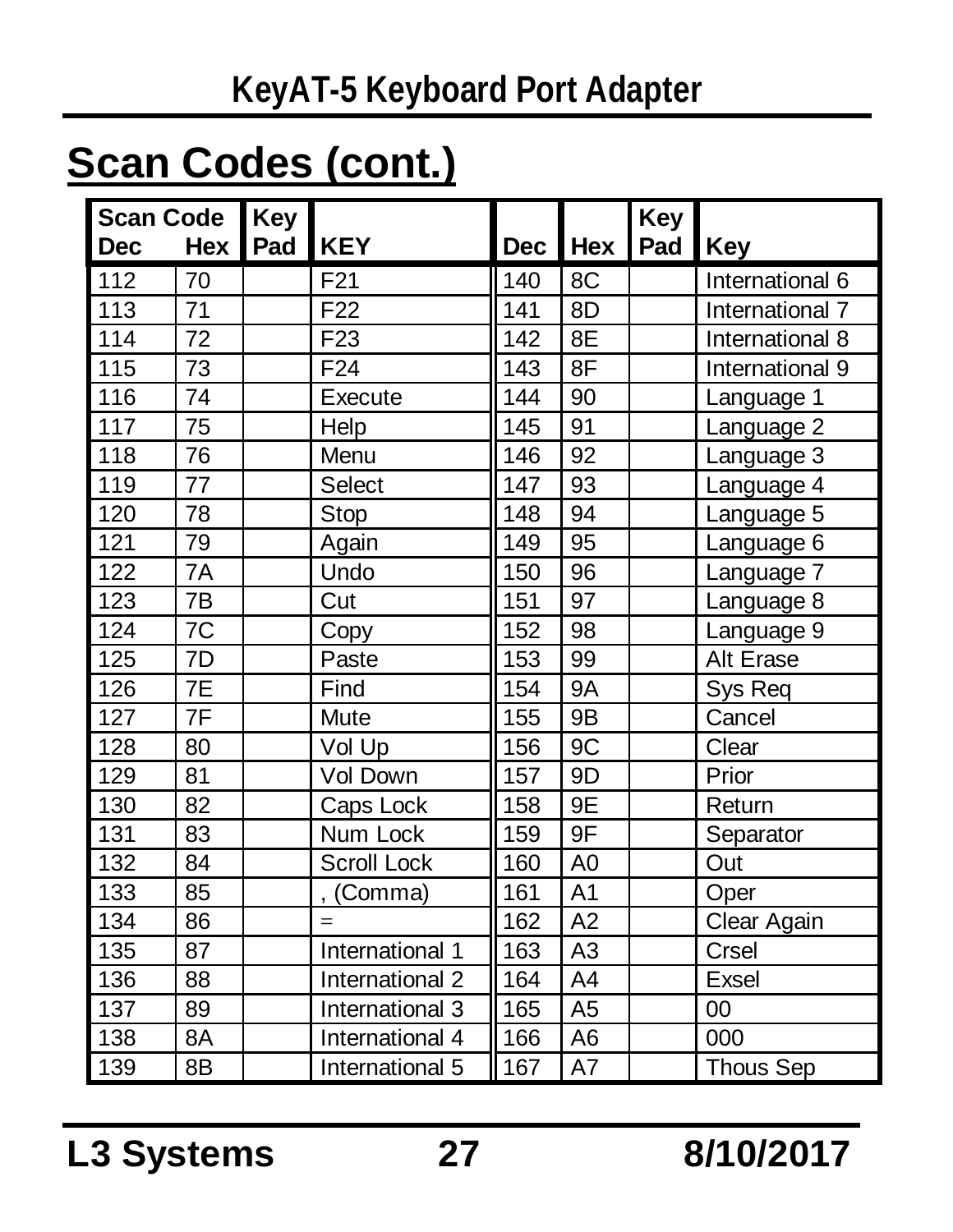#### **KeyAT-5 Keyboard Port Adapter**

## **Scan Codes (cont.)**

| <b>Scan Code</b> |                | Key |                       |     |                | Key |                    |
|------------------|----------------|-----|-----------------------|-----|----------------|-----|--------------------|
| <b>Dec</b>       | Hex            | Pad | <b>KEY</b>            | Dec | Hex            | Pad | Key                |
| 168              | A <sub>8</sub> |     | Decimal Sep           | 196 | C <sub>4</sub> | Kpd | %                  |
| 169              | A <sub>9</sub> |     | <b>Currency Unit</b>  | 197 | C <sub>5</sub> | Kpd |                    |
| 170              | AA             |     |                       | 198 | C <sub>6</sub> | Kpd | $\geq$             |
| 171              | AB             |     |                       | 199 | C7             | Kpd | &                  |
| 172              | AC             |     |                       | 200 | C <sub>8</sub> | Kpd | Logical AND        |
| 173              | AD             |     |                       | 201 | C <sub>9</sub> | Kpd |                    |
| 174              | AE             |     |                       | 202 | CA             | Kpd | Logical OR         |
| 175              | AF             |     |                       | 203 | <b>CB</b>      | Kpd |                    |
| 176              | B <sub>0</sub> |     | 00                    | 204 | CC             | Kpd | #                  |
| 177              | <b>B1</b>      |     | 000                   | 205 | CD             | Kpd | Space              |
| 178              | <b>B2</b>      |     | <b>Thous Sep</b>      | 206 | <b>CE</b>      | Kpd | @                  |
| 179              | B <sub>3</sub> |     | Decimal Sep           | 207 | <b>CF</b>      | Kpd | ı                  |
| 180              | <b>B4</b>      |     | <b>Curr Unit</b>      | 208 | D <sub>0</sub> | Kpd | Mem Store          |
| 181              | <b>B5</b>      |     | Curr S Unit           | 209 | D <sub>1</sub> | Kpd | Mem Recall         |
| 182              | B <sub>6</sub> | Kpd |                       | 210 | D <sub>2</sub> | Kpd | Mem Clear          |
| 183              | <b>B7</b>      | Kpd |                       | 211 | D <sub>3</sub> | Kpd | Mem Add            |
| 184              | B <sub>8</sub> | Kpd | $\{$                  | 212 | D <sub>4</sub> | Kpd | Mem Sub            |
| 185              | B <sub>9</sub> | Kpd |                       | 213 | D <sub>5</sub> | Kpd | Mem Mult           |
| 186              | <b>BA</b>      | Kpd | Tab                   | 214 | D <sub>6</sub> | Kpd | Mem Div            |
| 187              | <b>BB</b>      | Kpd | Backspace             | 215 | D7             | Kpd | $+$ / -            |
| 188              | BC             | Kpd | A                     | 216 | D <sub>8</sub> | Kpd | Clear              |
| 189              | <b>BD</b>      | Kpd | B                     | 217 | D <sub>9</sub> | Kpd | <b>Clear Entry</b> |
| 190              | <b>BE</b>      | Kpd | $\overline{\text{c}}$ | 218 | DA             | Kpd | Binary             |
| 191              | <b>BF</b>      | Kpd | D                     | 219 | DB             | Kpd | Octal              |
| 192              | CO             | Kpd | Ē                     | 220 | DC             | Kpd | Decimal            |
| 193              | C <sub>1</sub> | Kpd | F                     | 221 | DD             | Kpd | Hexadecimal        |
| 194              | C <sub>2</sub> | Kpd | Logical XOR           | 222 | DE             |     |                    |
| 195              | C <sub>3</sub> | Kpd | $\ddot{\phantom{0}}$  | 223 | DF             |     |                    |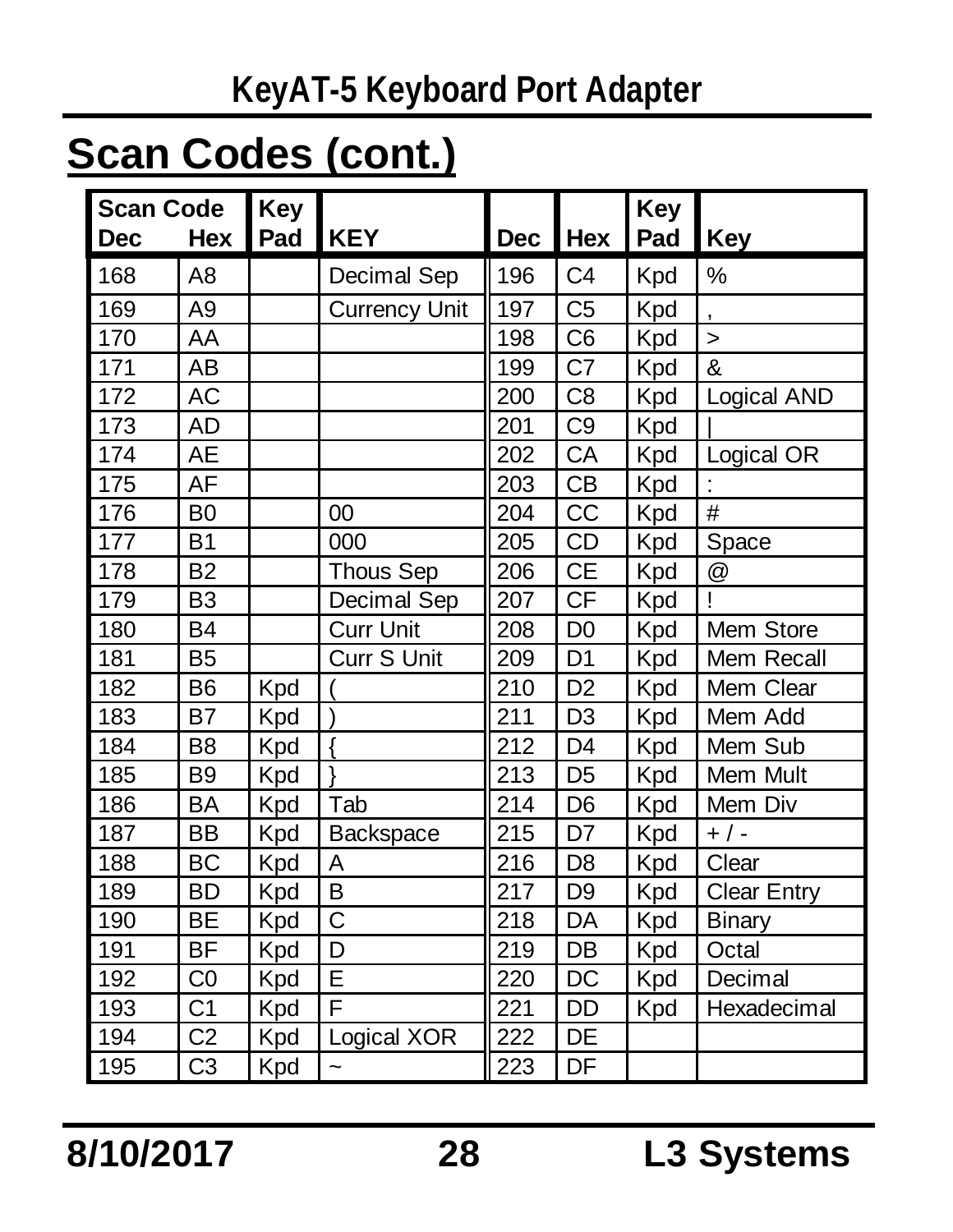## **Scan Codes (cont.)**

| <b>Scan Code</b> |                | Key |                      |            |                | Key |     |
|------------------|----------------|-----|----------------------|------------|----------------|-----|-----|
| <b>Dec</b>       | <b>Hex</b>     | Pad | <b>KEY</b>           | <b>Dec</b> | Hex            | Pad | Key |
| 224              | E <sub>0</sub> |     | Left Control         | 240        | F <sub>0</sub> |     |     |
| 225              | E1             |     | Left Shift           | 241        | F <sub>1</sub> |     |     |
| 226              | E <sub>2</sub> |     | Left Alt             | 242        | F <sub>2</sub> |     |     |
| 227              | E <sub>3</sub> |     | Left GUI             | 243        | F <sub>3</sub> |     |     |
| 228              | E4             |     | <b>Right Control</b> | 244        | F <sub>4</sub> |     |     |
| 229              | E <sub>5</sub> |     | <b>Right Shift</b>   | 245        | F <sub>5</sub> |     |     |
| 230              | E6             |     | <b>Right Alt</b>     | 246        | F <sub>6</sub> |     |     |
| 231              | E7             |     | <b>Right GUI</b>     | 247        | F7             |     |     |
| 232              | E <sub>8</sub> |     | *Hold Key            | 248        | F <sub>8</sub> |     |     |
| 233              | E <sub>9</sub> |     | *Release Key         | 249        | F <sub>9</sub> |     |     |
| 234              | EA             |     |                      | 250        | <b>FA</b>      |     |     |
| 235              | EB             |     |                      | 251        | <b>FB</b>      |     |     |
| 236              | EC             |     |                      | 252        | <b>FC</b>      |     |     |
| 237              | ED             |     |                      | 253        | <b>FD</b>      |     |     |
| 238              | EE             |     |                      | 254        | <b>FE</b>      |     |     |
| 239              | EF             |     |                      | 255        | FF             |     |     |

*Note E8 and E9 are special KeyAT-5 codes*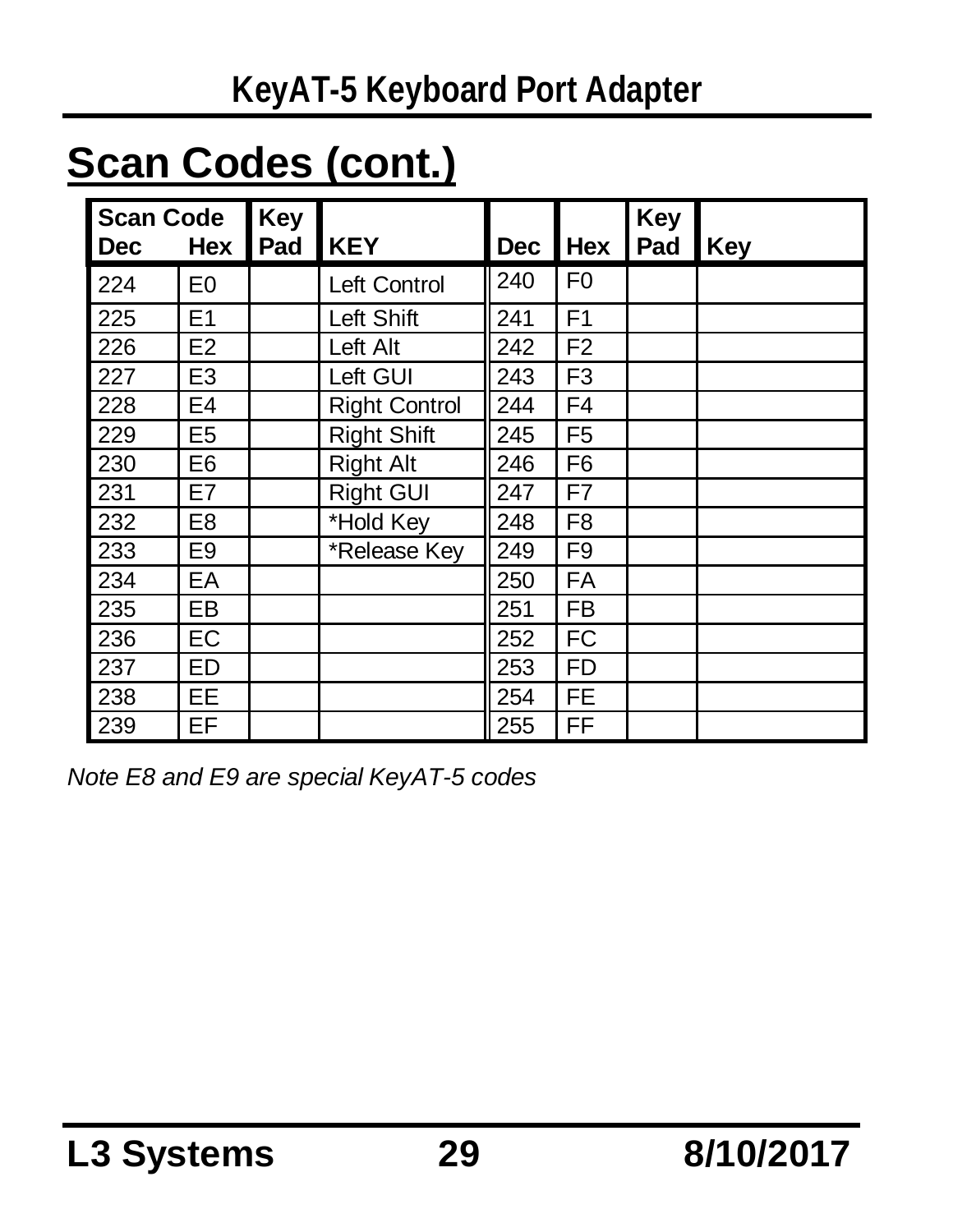## **ASCII Scan Codes**

Below is the table of ASCII scan code definitions.

| <b>LASCII</b><br><b>CHAR</b> | ASCII<br>HEX | Pref | <b>SCAN</b><br><b>CODE</b> | <b>ASCII</b><br><b>CHAR</b>            | <b>ASCII</b><br><b>HEX</b> | <b>Prefix</b> | <b>SCAN</b><br><b>CODE</b> |
|------------------------------|--------------|------|----------------------------|----------------------------------------|----------------------------|---------------|----------------------------|
| NUL $\wedge\textcircled{a}$  | 00           | Ctrl | 1F                         | CAN^X                                  | 18                         | Ctrl          | 1B                         |
| SOH<br>^A                    | 01           | Ctrl | 04                         | EM ^Y                                  | 19                         | Ctrl          | 1C                         |
| STX ^B                       | 02           | Ctrl | 05                         | SUB^Z                                  | 1A                         | Ctrl          | 1D                         |
| ETX ^C                       | 03           | Ctrl | 06                         | ESC <sub>N</sub>                       | 1Β                         | Ctrl          | 2F                         |
| EOT<br>^D                    | 04           | Ctrl | 07                         | FS<br>ν                                | 1C                         | Ctrl          | 31                         |
| <b>ENQ</b><br>٨E             | 05           | Ctrl | 08                         | GS<br>시                                | 1D                         | Ctrl          | 30                         |
| ACK ^F                       | 06           | Ctrl | 09                         | <b>RS</b><br>$\boldsymbol{\mathsf{M}}$ | 1E                         | $C-S$         | 23                         |
| AG<br><b>BEL</b>             | 07           | Ctrl | 0A                         | US<br>$\wedge$                         | 1F                         | C - S         | 2D                         |
| BS<br>^H                     | 08           | Ctrl | 0B                         | Space                                  | 20                         |               | 2С                         |
| TAB<br>ΛĮ                    | 09           | Ctrl | 0C                         | Ţ                                      | 21                         | Shift         | 1E                         |
| LF<br>٨J                     | 0A           | Ctrl | 0D                         | Ħ                                      | 22                         | Shift         | 34                         |
| VT<br>٨K                     | 0B           | Ctrl | 0E                         | #                                      | 23                         | Shift         | 20                         |
| ^L<br>FF                     | 0C           | Ctrl | 0F                         | \$                                     | 24                         | Shift         | 21                         |
| CR<br>^M                     | 0D           | Ctrl | 10                         | ℅                                      | 25                         | Shift         | 22                         |
| ^N<br>SO                     | 0E           | Ctrl | 11                         | &                                      | 26                         | Shift         | 24                         |
| ^O<br>SI                     | 0F           | Ctrl | 12                         | ×,                                     | 27                         |               | 34                         |
| $\wedge P$<br>DLE            | 10           | Ctrl | 13                         |                                        | 28                         | Shift         | 26                         |
| DC1<br>٨Q                    | 11           | Ctrl | 14                         |                                        | 29                         | Shift         | 27                         |
| DC2 ^R                       | 12           | Ctrl | 15                         | $\star$                                | 2A                         | Shift         | 25                         |
| DC3 ^S                       | 13           | Ctrl | 16                         | $\ddot{}$                              | 2B                         | Shift         | 2E                         |
| DC4<br>۸T                    | 14           | Ctrl | 17                         | ,                                      | 2C                         |               | 36                         |
| <b>NAK</b><br>٨U             | 15           | Ctrl | 18                         |                                        | 2D                         |               | 2С                         |
| <b>SYN</b><br>^V             | 16           | Ctrl | 19                         |                                        | 2Е                         |               | 37                         |
| ETB ^W                       | 17           | Ctrl | 1A                         |                                        | 2F                         |               | 38                         |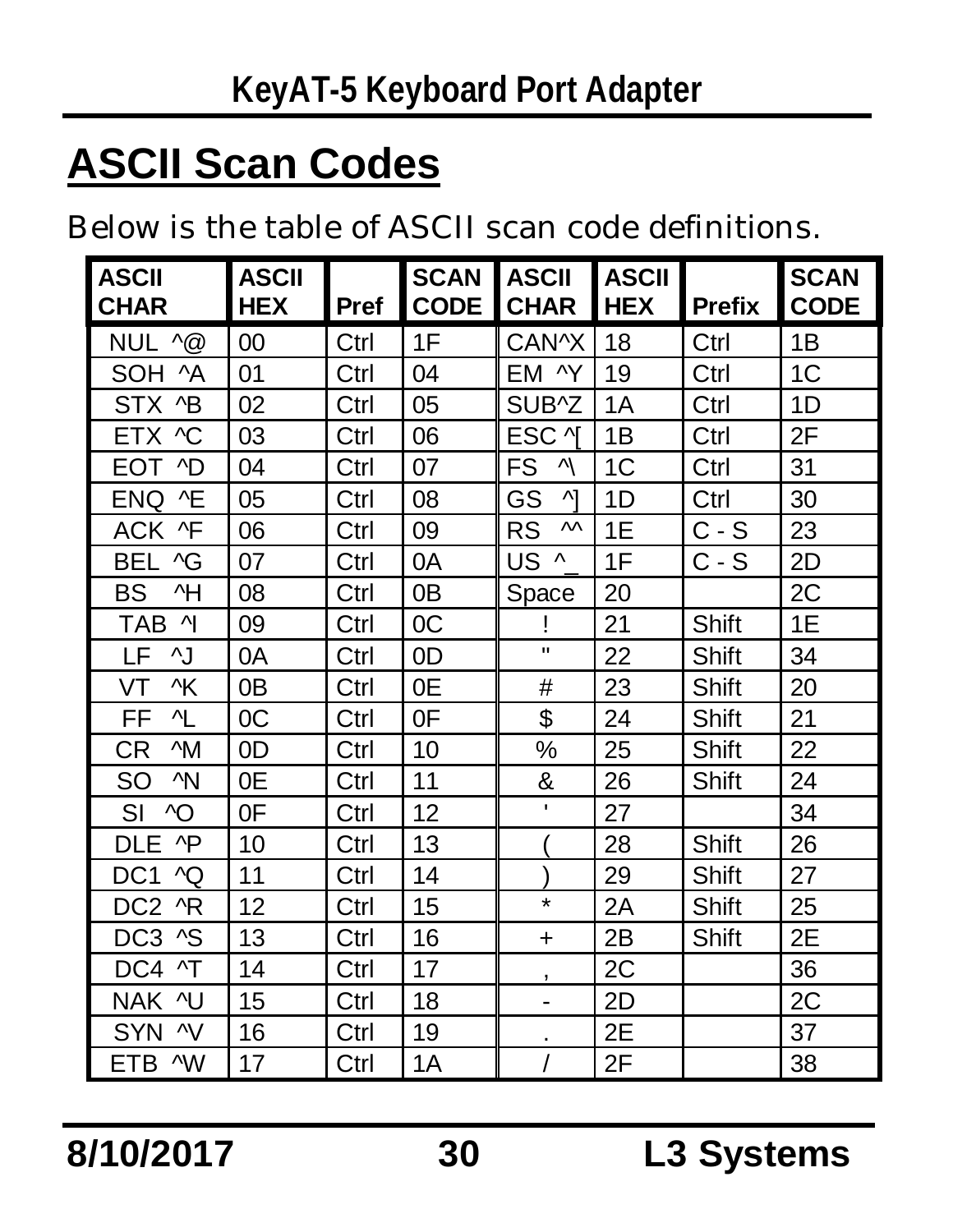## **ASCII Scan Codes (cont.)**

| <b>ASCII</b><br><b>CHAR</b> | ASCII<br>HEX | Pref  | <b>SCAN</b><br><b>CODE</b> | <b>ASCII</b><br><b>CHAR</b> | <b>ASCII</b><br><b>HEX</b> | <b>Prefix</b> | <b>SCAN</b><br><b>CODE</b> |
|-----------------------------|--------------|-------|----------------------------|-----------------------------|----------------------------|---------------|----------------------------|
| 0                           | 30           |       | 27                         | н                           | 48                         | Shift         | 0 <sub>B</sub>             |
| 1                           | 31           |       | 1E                         | ı                           | 49                         | Shift         | 0C                         |
| $\overline{2}$              | 32           |       | 1F                         | J                           | 4A                         | Shift         | 0D                         |
| 3                           | 33           |       | 20                         | Κ                           | 4B                         | Shift         | 0E                         |
| 4                           | 34           |       | 21                         | L                           | 4C                         | Shift         | 0F                         |
| 5                           | 35           |       | 22                         | M                           | 4D                         | Shift         | 10                         |
| 6                           | 36           |       | 23                         | N                           | 4E                         | Shift         | 11                         |
| $\overline{7}$              | 37           |       | 24                         | O                           | 4F                         | Shift         | 12                         |
| 8                           | 38           |       | 25                         | P                           | 50                         | Shift         | 13                         |
| 9                           | 39           |       | 26                         | Q                           | 51                         | Shift         | 14                         |
| $\ddot{\phantom{a}}$        | 3A           | Shift | 33                         | R                           | 52                         | Shift         | 15                         |
| ,                           | 3B           |       | 33                         | S                           | 53                         | Shift         | 16                         |
| $\,<\,$                     | 3C           | Shift | 36                         | T                           | 54                         | Shift         | 17                         |
| $=$                         | 3D           |       | 2E                         | U                           | 55                         | Shift         | 18                         |
| >                           | 3E           | Shift | 37                         | $\vee$                      | 56                         | Shift         | 19                         |
| $\overline{\phantom{0}}$    | 3F           | Shift | 38                         | W                           | 57                         | Shift         | 1A                         |
| @                           | 40           | Shift | 1F                         | Χ                           | 58                         | Shift         | 1B                         |
| Α                           | 41           | Shift | 04                         | Y                           | 59                         | Shift         | 1C                         |
| B                           | 42           | Shift | 05                         | Z                           | 5A                         | Shift         | 1D                         |
| С                           | 43           | Shift | 06                         |                             | 5B                         |               | 2F                         |
| D                           | 44           | Shift | 07                         |                             | 5C                         |               | 31                         |
| E                           | 45           | Shift | 08                         |                             | 5D                         |               | 30                         |
| F                           | 46           | Shift | 09                         | Λ                           | 5E                         |               | 23                         |
| G                           | 47           | Shift | 0A                         |                             | 5F                         | Shift         | 2D                         |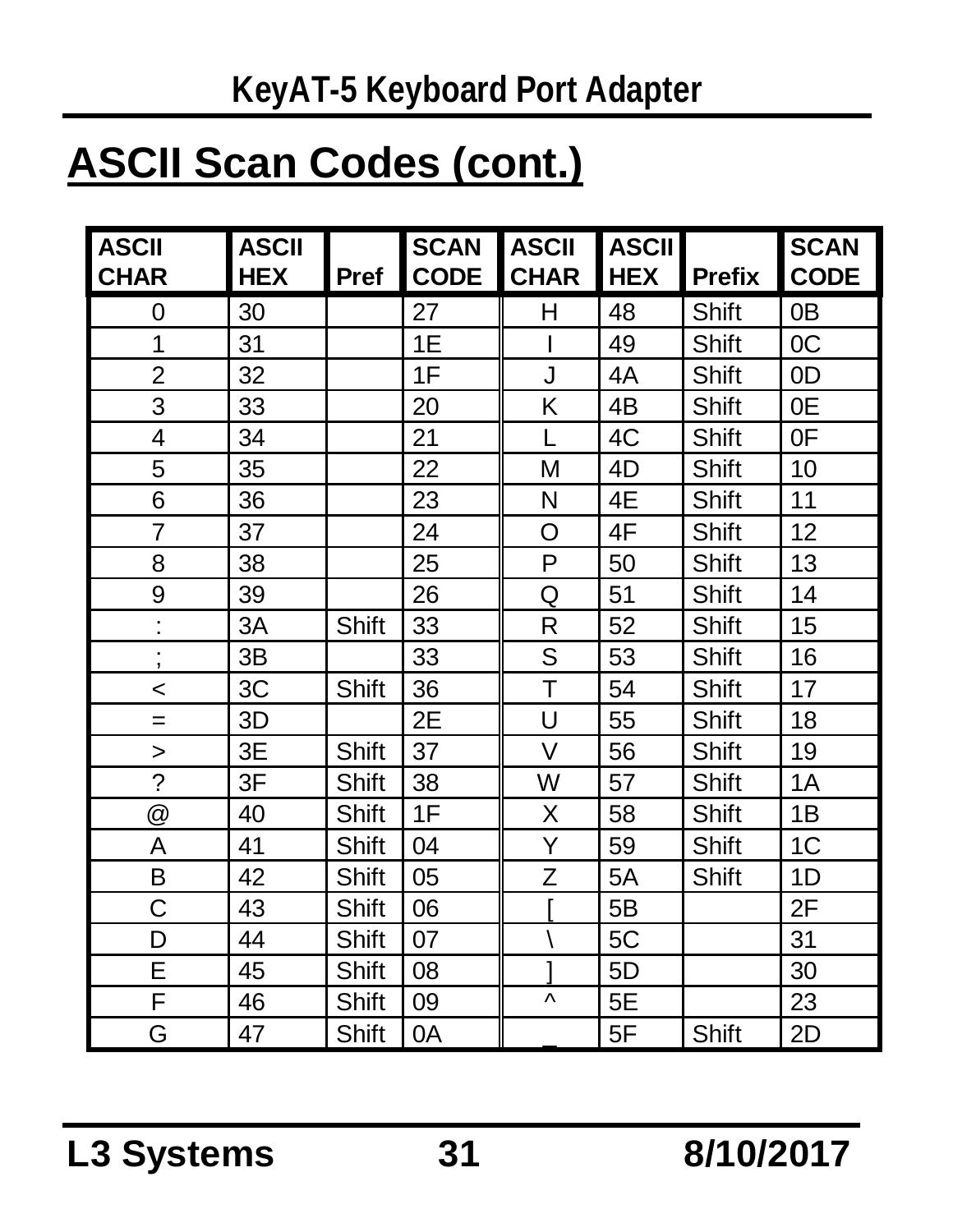#### **KeyAT-5 Keyboard Port Adapter**

## **ASCII Scan Codes (cont.)**

| <b>ASCII</b><br><b>CHAR</b> | <b>ASCII</b><br><b>HEX</b> | Pref | <b>SCAN</b><br><b>CODE</b> | <b>ASCII</b><br><b>CHAR</b> | <b>ASCII</b><br><b>HEX</b> | <b>Prefix</b> | <b>SCAN</b><br><b>CODE</b> |
|-----------------------------|----------------------------|------|----------------------------|-----------------------------|----------------------------|---------------|----------------------------|
| $\cdot$                     | 60                         |      |                            | р                           | 70                         |               | 13                         |
| a                           | 61                         |      | 04                         | q                           | 71                         |               | 14                         |
| b                           | 62                         |      | 05                         | r                           | 72                         |               | 15                         |
| C                           | 63                         |      | 06                         | s                           | 73                         |               | 16                         |
| d                           | 64                         |      | 07                         | t                           | 74                         |               | 17                         |
| e                           | 65                         |      | 08                         | u                           | 75                         |               | 18                         |
| f                           | 66                         |      | 09                         | v                           | 76                         |               | 19                         |
| g                           | 67                         |      | 0A                         | W                           | 77                         |               | 1A                         |
| h                           | 68                         |      | 0 <sub>B</sub>             | x                           | 78                         |               | 1B                         |
|                             | 69                         |      | 0C                         | ٧                           | 79                         |               | 1C                         |
|                             | 6A                         |      | 0D                         | z                           | 7A                         |               | 1D                         |
| k                           | 6B                         |      | 0E                         |                             | 7B                         | Shift         | 2F                         |
|                             | 6C                         |      | 0F                         |                             | 7C                         | Shift         | 31                         |
| m                           | 6D                         |      | 10                         |                             | 7D                         | Shift         | 30                         |
| n                           | 6E                         |      | 11                         | $\tilde{}$                  | 7E                         | Shift         | 35                         |
| o                           | 6F                         |      | 12                         | Del                         | 7F                         |               | 4C                         |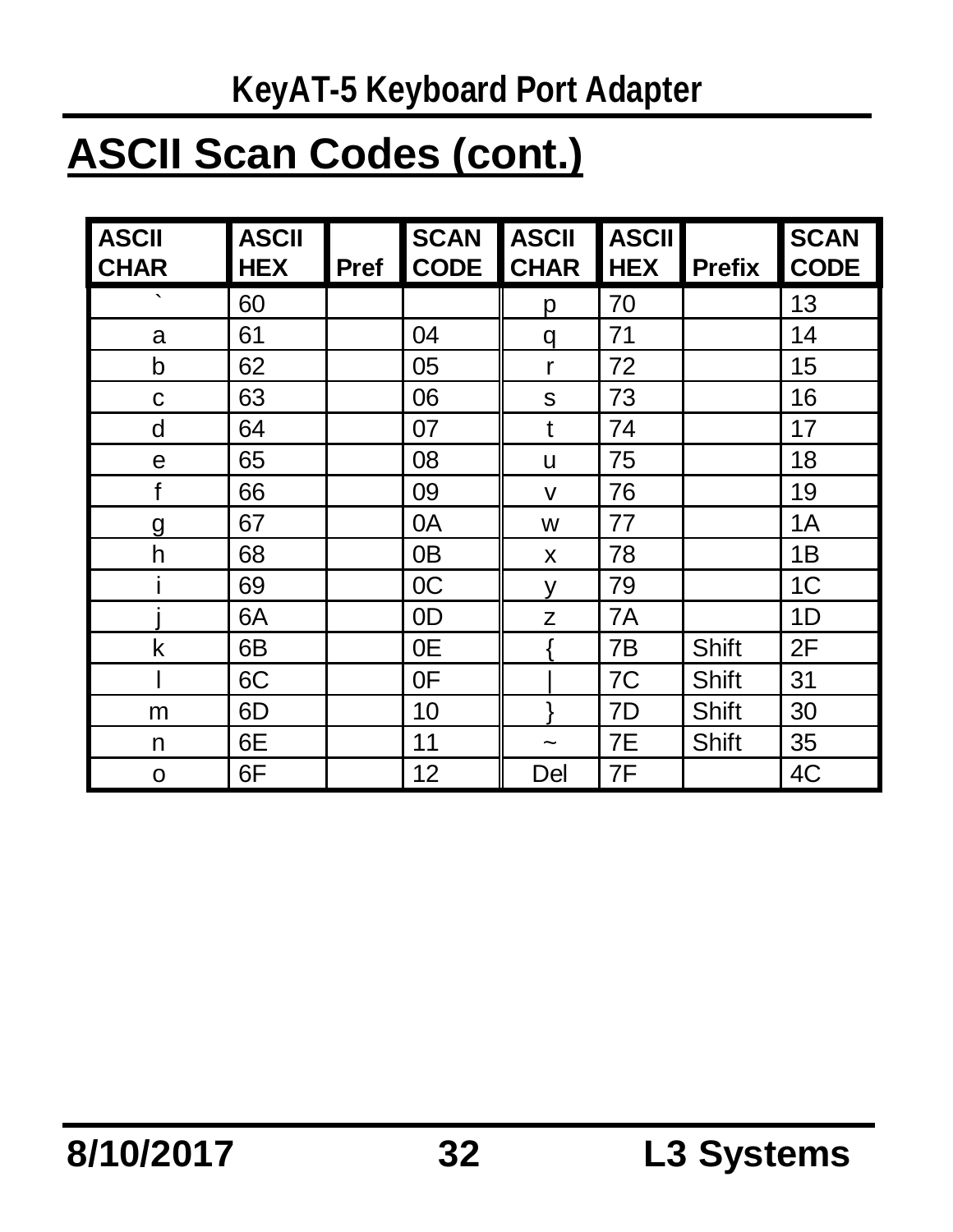#### **FCC Class B Approval Information**

NOTE: This equipment has been tested and found to comply with the limits for a class B digital device, pursuant to part 15 of the FCC Rules. These limits are designed to provide reasonable protection against harmful interference in a residential installation. This equipment generates, uses, and can radiate radio frequency energy and, if not installed and used in accordance with the instructions, may cause harmful interference to radio communications. However, there is no guarantee that interference will not occur in a particular installation.

#### **Warranty**

L3 Systems guarantees this product to be free of defects in material and workmanship for 180 days from date of shipment to the end user. L3 Systems will repair or replace (at our option) products within the warranty period at no charge for parts and labor. All returns must obtain a Return of Merchandise Authorization number (RMA) available on request from L3 Systems. Shipping costs (plus customs and duty, if any) to and from L3 Systems must be paid by the user. Damage or defect caused by accident, misuse or neglect is not covered. Damage or defect caused by shipping is excluded. L3 Systems shall not be liable for any consequential damage or losses from the use of, or inability to use its products. Any unauthorized repair or modification of the product voids the warranty. L3 Systems makes no other warranty, express or implied, nor have we authorized anyone to make representations to the contrary.